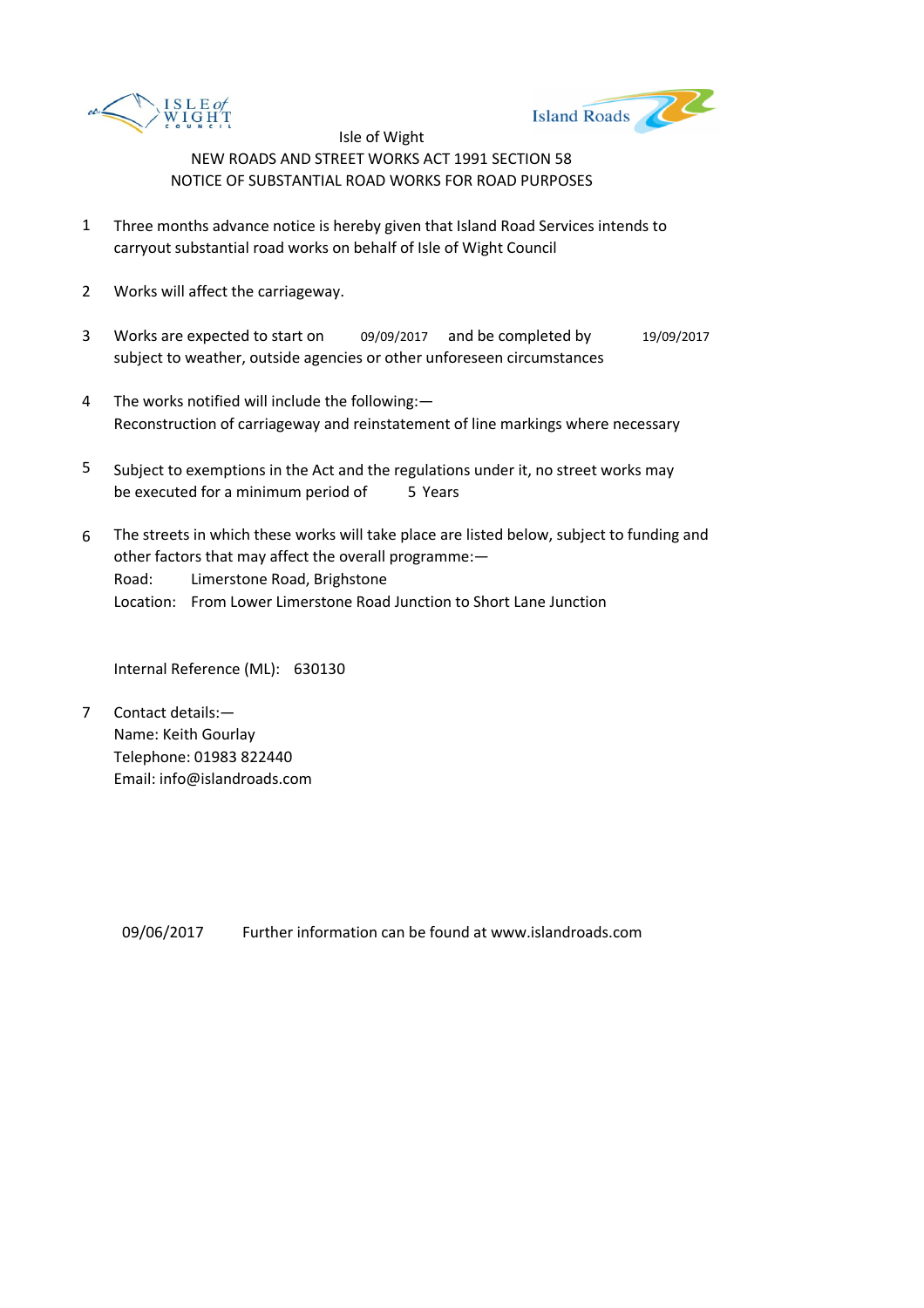



- 1 Three months advance notice is hereby given that Island Road Services intends to carryout substantial road works on behalf of Isle of Wight Council
- 2 Works will affect the carriageway.
- 3 Works are expected to start on 09/09/2017 and be completed by 19/09/2017 subject to weather, outside agencies or other unforeseen circumstances
- 4 The works notified will include the following:— Reconstruction of carriageway and reinstatement of line markings where necessary
- 5 be executed for a minimum period of 5 Years Subject to exemptions in the Act and the regulations under it, no street works may
- 6 The streets in which these works will take place are listed below, subject to funding and other factors that may affect the overall programme:—

Road: Limerstone Road, Brighstone

Location: From 620 metres east of New Road Junction to Lower Limerstone Road Junction

Internal Reference (ML): 630129

7 Contact details:— Name: Keith Gourlay Telephone: 01983 822440 Email: info@islandroads.com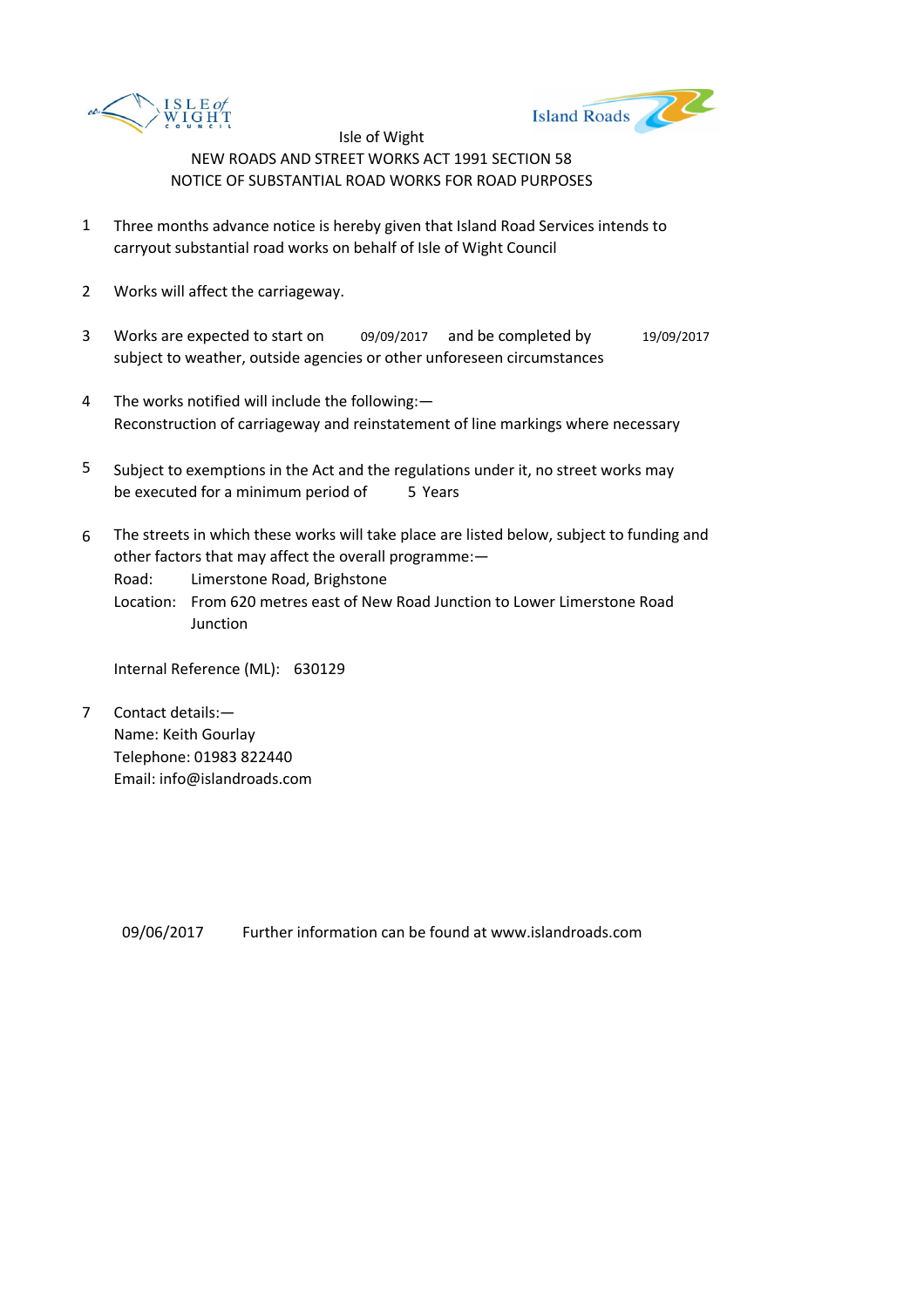



- 1 Three months advance notice is hereby given that Island Road Services intends to carryout substantial road works on behalf of Isle of Wight Council
- 2 Works will affect the carriageway.
- 3 Works are expected to start on 09/09/2017 and be completed by 19/09/2017 subject to weather, outside agencies or other unforeseen circumstances
- 4 The works notified will include the following:— Reconstruction of carriageway and reinstatement of line markings where necessary
- 5 be executed for a minimum period of 5 Years Subject to exemptions in the Act and the regulations under it, no street works may
- 6 Road: Main Road, Brighstone Location: From New Road Junction to 620 metres east of New Road Junction The streets in which these works will take place are listed below, subject to funding and other factors that may affect the overall programme:—

Internal Reference (ML): 630128

7 Contact details:— Name: Keith Gourlay Telephone: 01983 822440 Email: info@islandroads.com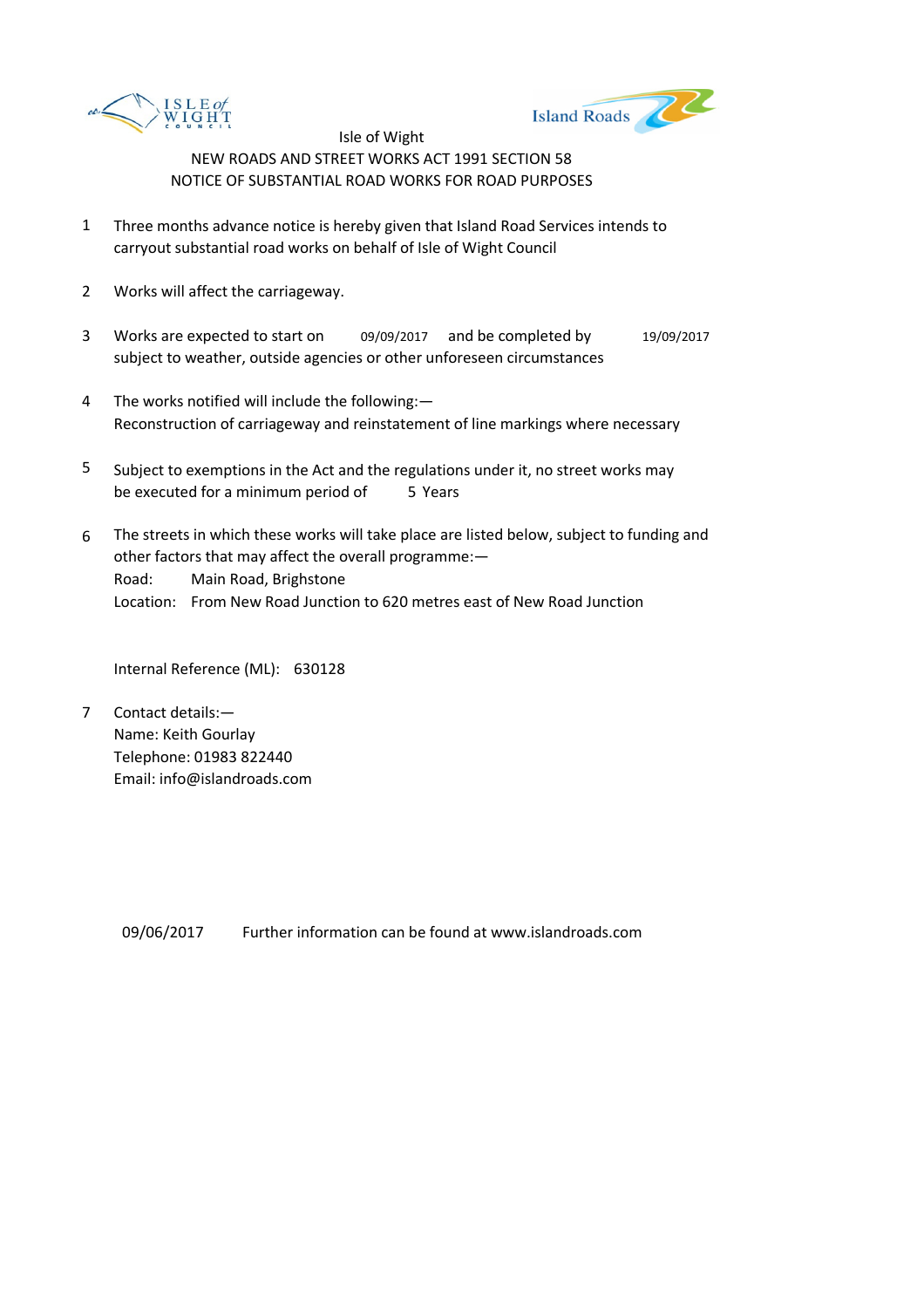



- 1 Three months advance notice is hereby given that Island Road Services intends to carryout substantial road works on behalf of Isle of Wight Council
- 2 Works will affect the carriageway.
- 3 Works are expected to start on 09/09/2017 and be completed by 19/09/2017 subject to weather, outside agencies or other unforeseen circumstances
- 4 The works notified will include the following:— Reconstruction of carriageway and reinstatement of line markings where necessary
- 5 be executed for a minimum period of 5 Years Subject to exemptions in the Act and the regulations under it, no street works may
- 6 The streets in which these works will take place are listed below, subject to funding and other factors that may affect the overall programme:—

Road: Ventnor Road, Whitwell

Location: From St Lawrence Shute Junction to 600 metres west of St Lawrence Shute Junction

Internal Reference (ML): 530134

7 Contact details:— Name: Keith Gourlay Telephone: 01983 822440 Email: info@islandroads.com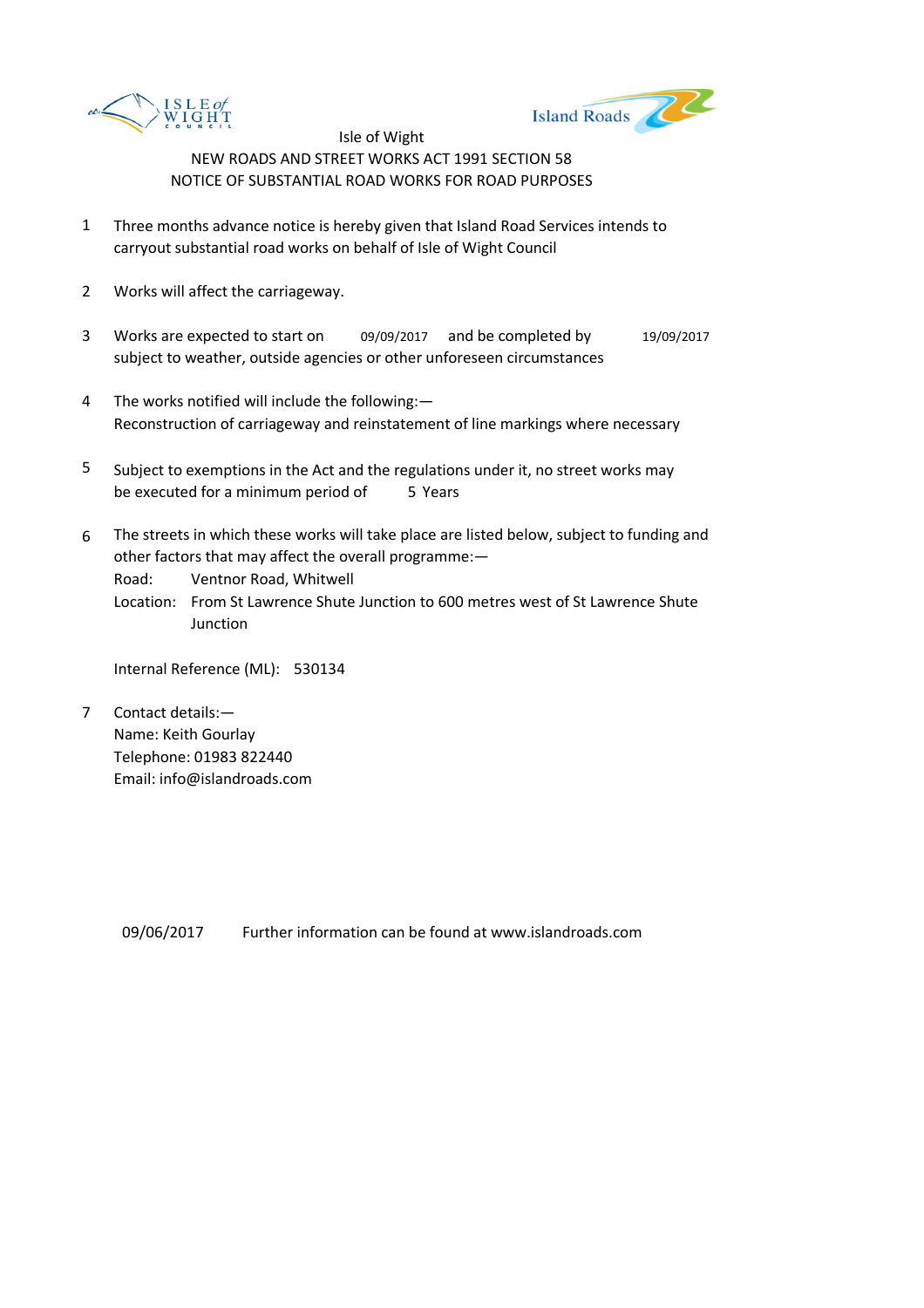



- 1 Three months advance notice is hereby given that Island Road Services intends to carryout substantial road works on behalf of Isle of Wight Council
- 2 Works will affect the carriageway.
- 3 Works are expected to start on 09/09/2017 and be completed by 19/09/2017 subject to weather, outside agencies or other unforeseen circumstances
- 4 The works notified will include the following:— Reconstruction of carriageway and reinstatement of line markings where necessary
- 5 be executed for a minimum period of 5 Years Subject to exemptions in the Act and the regulations under it, no street works may
- 6 The streets in which these works will take place are listed below, subject to funding and other factors that may affect the overall programme:—

Road: Whitwell Road, Ventnor

Location: From 451 metres west of St Lawrence Shute Junction to St Lawrence Shute **Junction** 

Internal Reference (ML): 530133

7 Contact details:— Name: Keith Gourlay Telephone: 01983 822440 Email: info@islandroads.com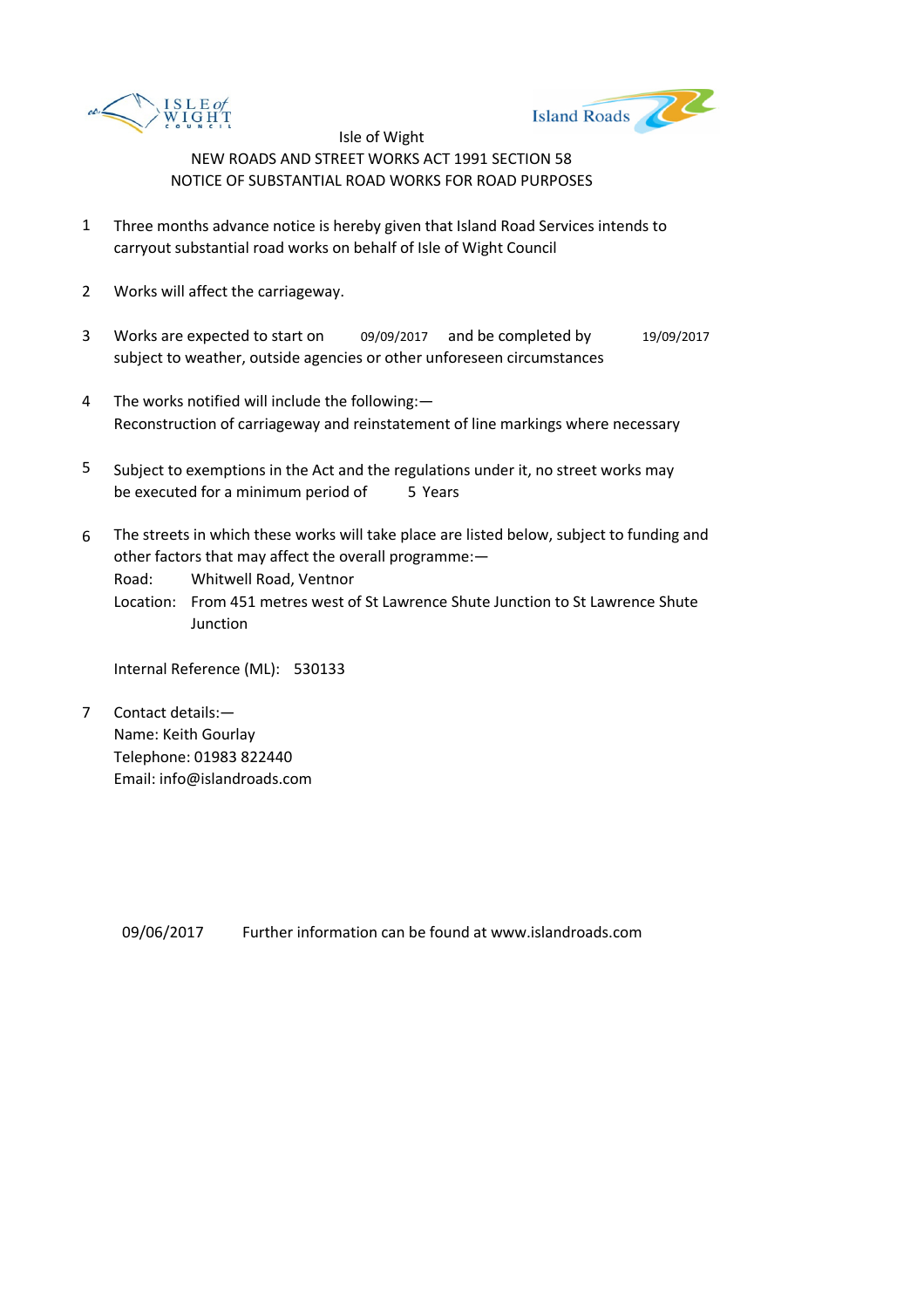



- 1 Three months advance notice is hereby given that Island Road Services intends to carryout substantial road works on behalf of Isle of Wight Council
- 2 Works will affect the carriageway.
- 3 Works are expected to start on 09/09/2017 and be completed by 19/09/2017 subject to weather, outside agencies or other unforeseen circumstances
- 4 The works notified will include the following:— Reconstruction of carriageway and reinstatement of line markings where necessary
- 5 be executed for a minimum period of 5 Years Subject to exemptions in the Act and the regulations under it, no street works may
- 6 The streets in which these works will take place are listed below, subject to funding and other factors that may affect the overall programme:—

Road: Whitwell Road, Ventnor

Location: From 841 metres west of St Lawrence Shute Junction to 451 metres west of St Lawrence Shute Junction

Internal Reference (ML): 530132

7 Contact details:— Name: Keith Gourlay Telephone: 01983 822440 Email: info@islandroads.com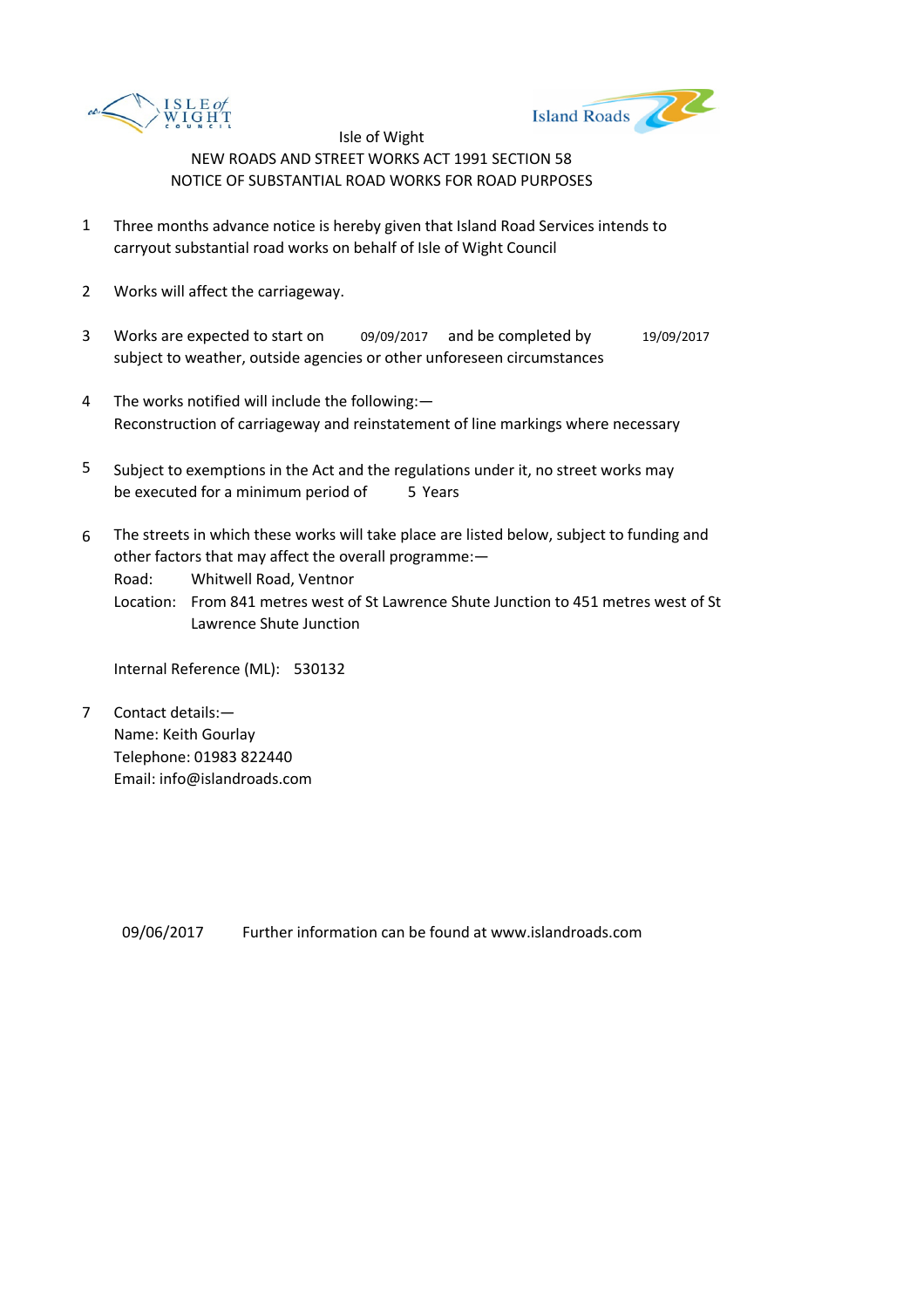



- 1 Three months advance notice is hereby given that Island Road Services intends to carryout substantial road works on behalf of Isle of Wight Council
- 2 Works will affect the carriageway.
- 3 Works are expected to start on 09/09/2017 and be completed by 19/09/2017 subject to weather, outside agencies or other unforeseen circumstances
- 4 The works notified will include the following:— Reconstruction of carriageway and reinstatement of line markings where necessary
- 5 be executed for a minimum period of 5 Years Subject to exemptions in the Act and the regulations under it, no street works may
- 6 Road: Star Inn Road Location: From Blackgang Road Junction to Church Street Junction The streets in which these works will take place are listed below, subject to funding and other factors that may affect the overall programme:—

Internal Reference (ML): 530034a

7 Contact details:— Name: Keith Gourlay Telephone: 01983 822440 Email: info@islandroads.com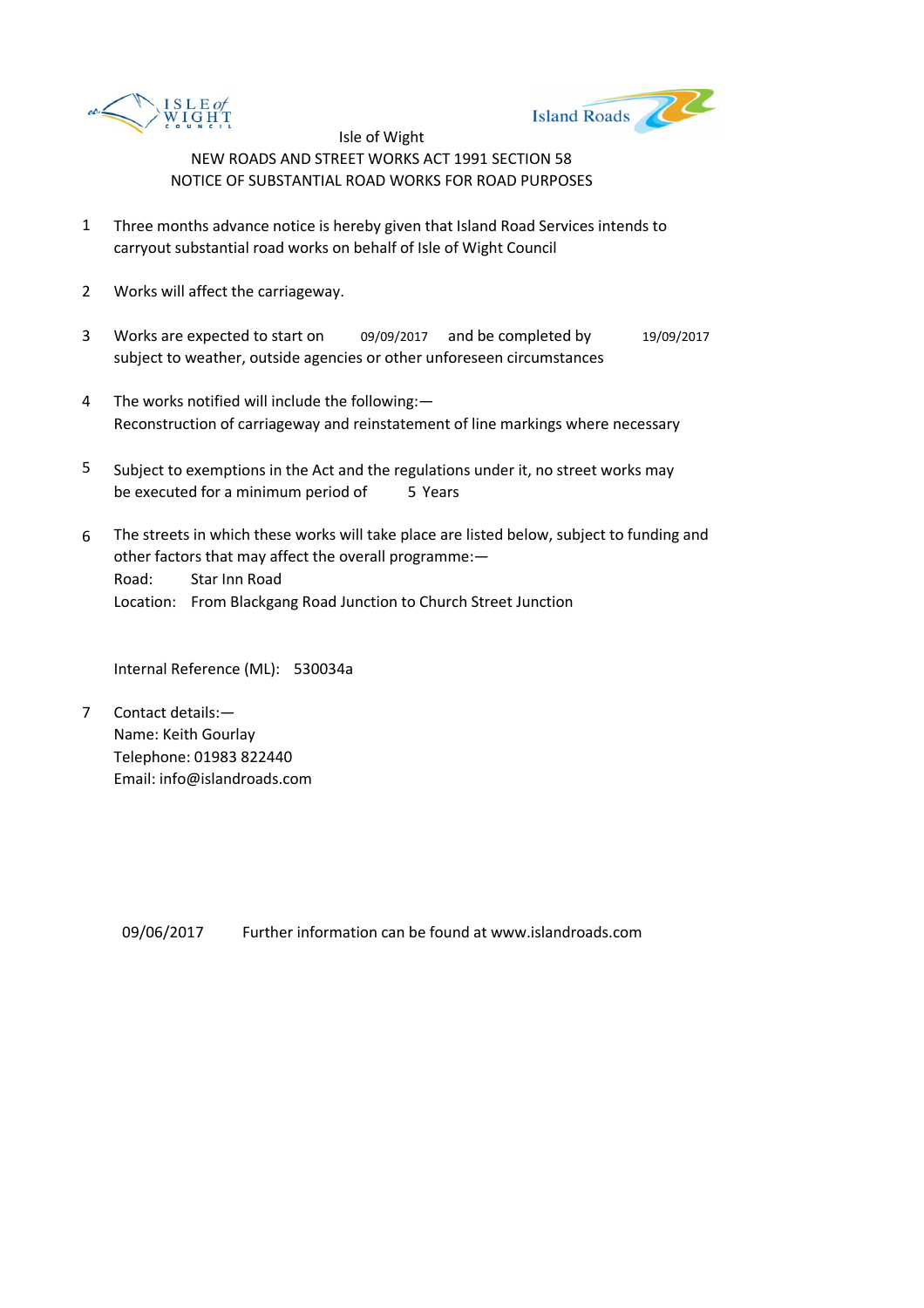



- 1 Three months advance notice is hereby given that Island Road Services intends to carryout substantial road works on behalf of Isle of Wight Council
- 2 Works will affect the carriageway.
- 3 Works are expected to start on 09/09/2017 and be completed by 19/09/2017 subject to weather, outside agencies or other unforeseen circumstances
- 4 The works notified will include the following:— Reconstruction of carriageway and reinstatement of line markings where necessary
- 5 be executed for a minimum period of 5 Years Subject to exemptions in the Act and the regulations under it, no street works may
- 6 Road: Blackgang Road, Niton Location: From Church Street Junction to High Street Junction The streets in which these works will take place are listed below, subject to funding and other factors that may affect the overall programme:—

Internal Reference (ML): 530034

7 Contact details:— Name: Keith Gourlay Telephone: 01983 822440 Email: info@islandroads.com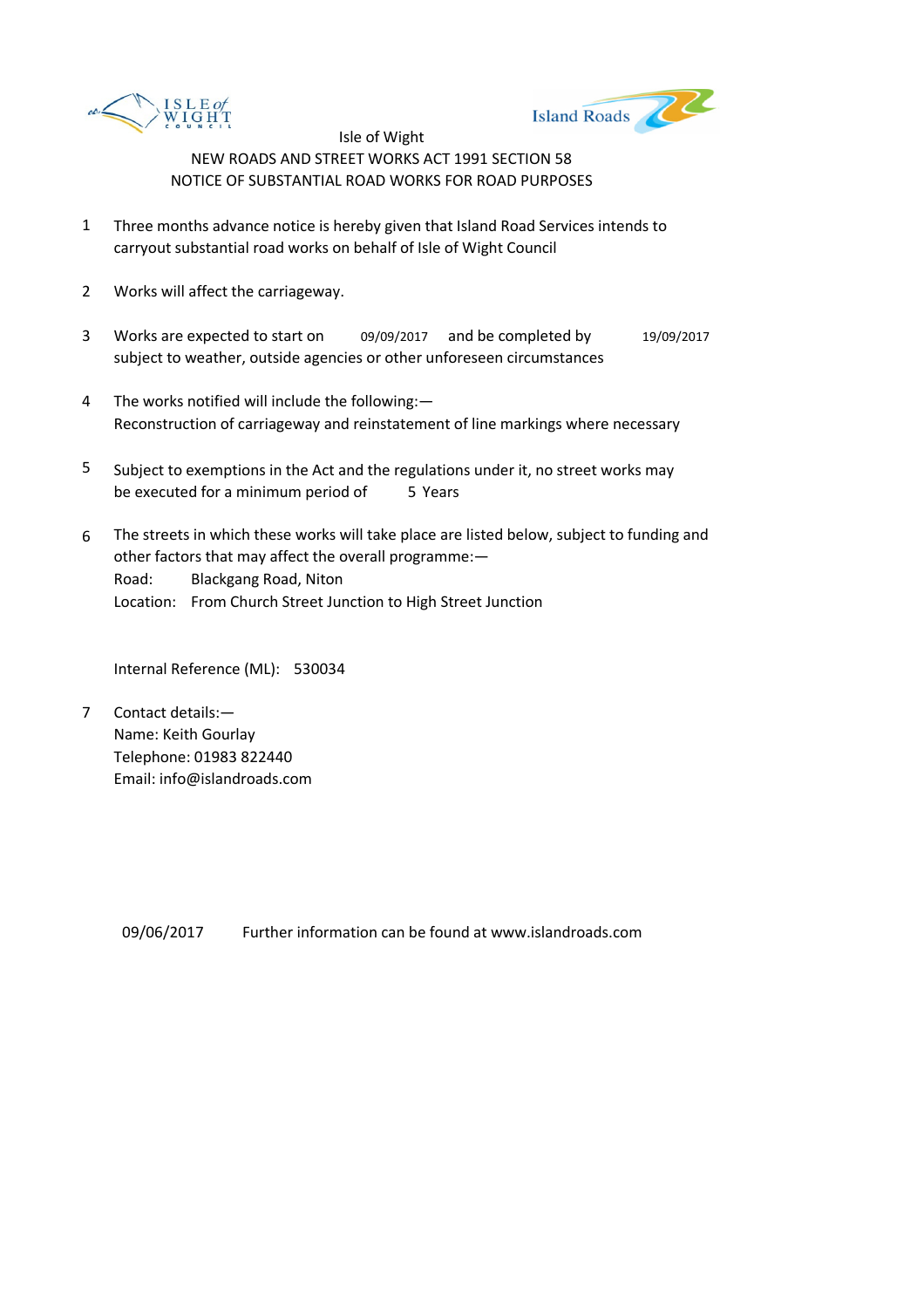



- 1 Three months advance notice is hereby given that Island Road Services intends to carryout substantial road works on behalf of Isle of Wight Council
- 2 Works will affect the carriageway.
- 3 Works are expected to start on 09/09/2017 and be completed by 19/09/2017 subject to weather, outside agencies or other unforeseen circumstances
- 4 The works notified will include the following:— Reconstruction of carriageway and reinstatement of line markings where necessary
- 5 be executed for a minimum period of 5 Years Subject to exemptions in the Act and the regulations under it, no street works may
- 6 Road: Blackgang Road, Niton Location: From 237 metres west of Church Street Junction to Church Street Junction The streets in which these works will take place are listed below, subject to funding and other factors that may affect the overall programme:—

Internal Reference (ML): 530032

7 Contact details:— Name: Keith Gourlay Telephone: 01983 822440 Email: info@islandroads.com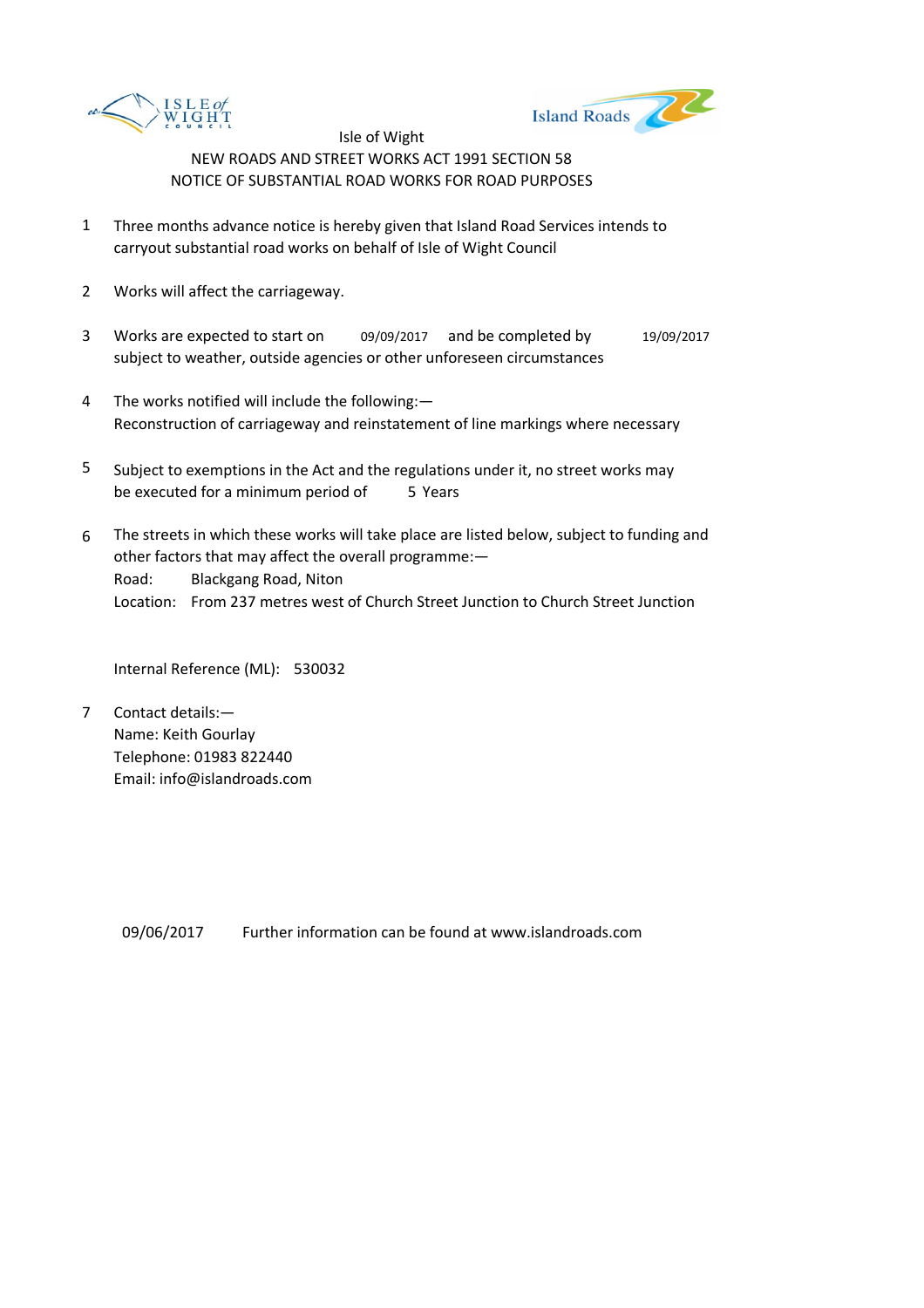



- 1 Three months advance notice is hereby given that Island Road Services intends to carryout substantial road works on behalf of Isle of Wight Council
- 2 Works will affect the carriageway.
- 3 Works are expected to start on 09/09/2017 and be completed by 19/09/2017 subject to weather, outside agencies or other unforeseen circumstances
- 4 The works notified will include the following:— Reconstruction of carriageway and reinstatement of line markings where necessary
- 5 be executed for a minimum period of 5 Years Subject to exemptions in the Act and the regulations under it, no street works may
- 6 The streets in which these works will take place are listed below, subject to funding and other factors that may affect the overall programme:—

Road: Blackgang Road, Niton

Location: From 507 metres west of Church Street Junction to 237 metres west of Church Street Junction

Internal Reference (ML): 530031

7 Contact details:— Name: Keith Gourlay Telephone: 01983 822440 Email: info@islandroads.com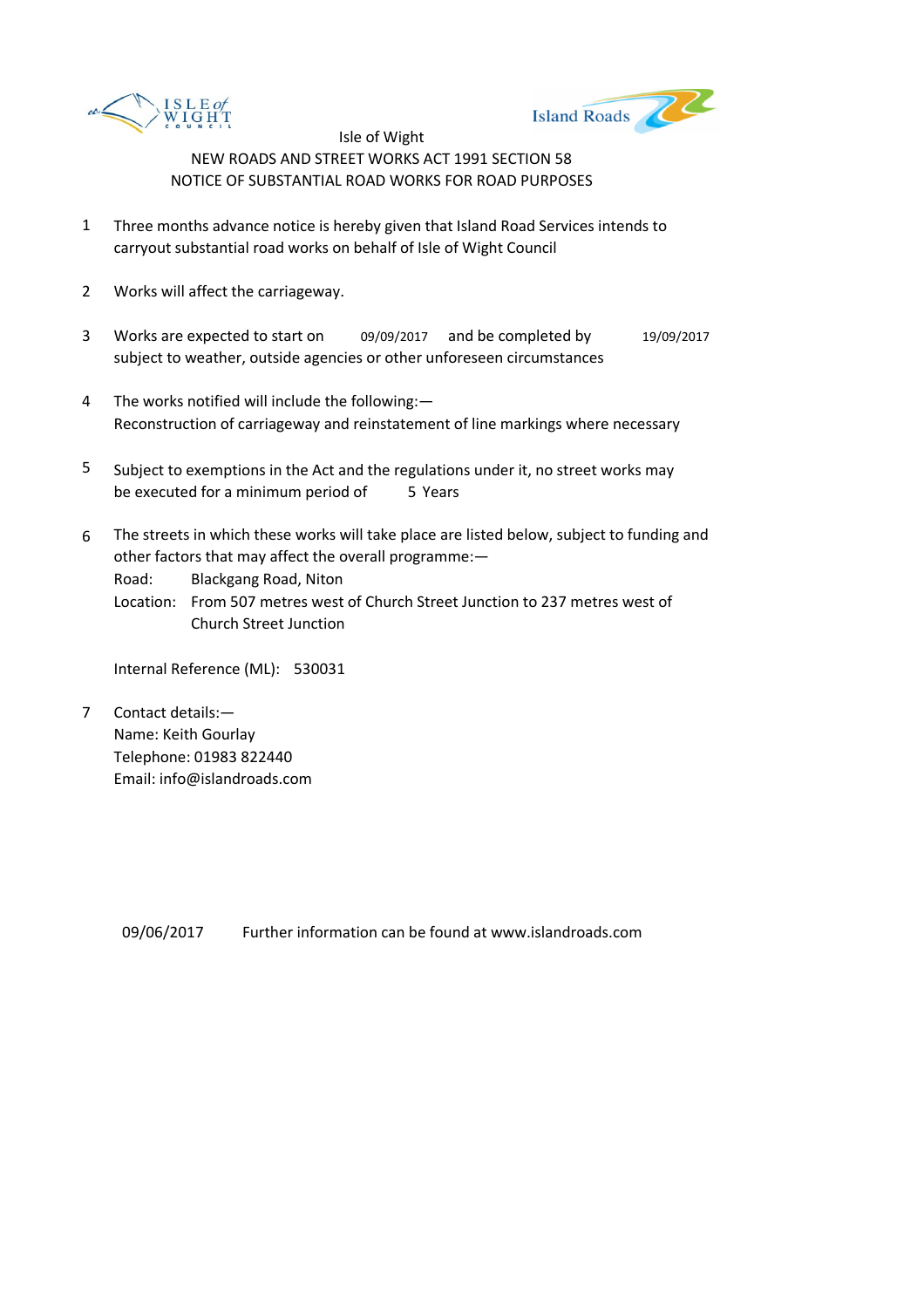



- 1 Three months advance notice is hereby given that Island Road Services intends to carryout substantial road works on behalf of Isle of Wight Council
- 2 Works will affect the carriageway.
- 3 Works are expected to start on 09/09/2017 and be completed by 19/09/2017 subject to weather, outside agencies or other unforeseen circumstances
- 4 The works notified will include the following:— Reconstruction of carriageway and reinstatement of line markings where necessary
- 5 be executed for a minimum period of 5 Years Subject to exemptions in the Act and the regulations under it, no street works may
- 6 The streets in which these works will take place are listed below, subject to funding and other factors that may affect the overall programme:—

Road: Blackgang Road, Niton

Location: From 950 metres south east of Chale View Car Park to 507 metres west of Church Street Junction

Internal Reference (ML): 530030

7 Contact details:— Name: Keith Gourlay Telephone: 01983 822440 Email: info@islandroads.com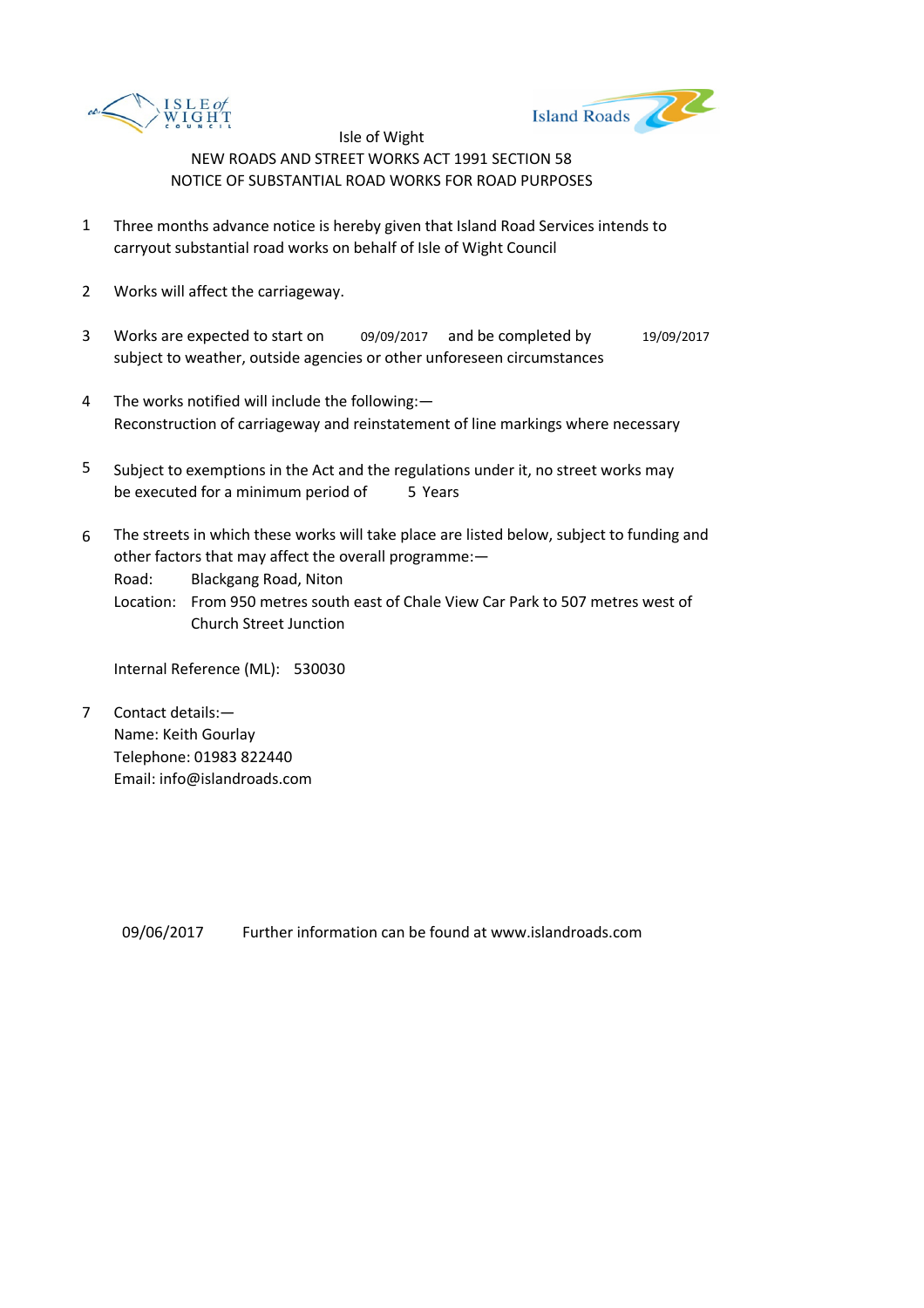



- 1 Three months advance notice is hereby given that Island Road Services intends to carryout substantial road works on behalf of Isle of Wight Council
- 2 Works will affect the carriageway.
- 3 Works are expected to start on 09/09/2017 and be completed by 19/09/2017 subject to weather, outside agencies or other unforeseen circumstances
- 4 The works notified will include the following:— Reconstruction of carriageway and reinstatement of line markings where necessary
- 5 be executed for a minimum period of 5 Years Subject to exemptions in the Act and the regulations under it, no street works may
- 6 The streets in which these works will take place are listed below, subject to funding and other factors that may affect the overall programme:—

Road: Blackgang Road, Niton

Location: From 550 metres south of Chale View Car Park to 950 metres south east of Chale View Car Park

Internal Reference (ML): 530029

7 Contact details:— Name: Keith Gourlay Telephone: 01983 822440 Email: info@islandroads.com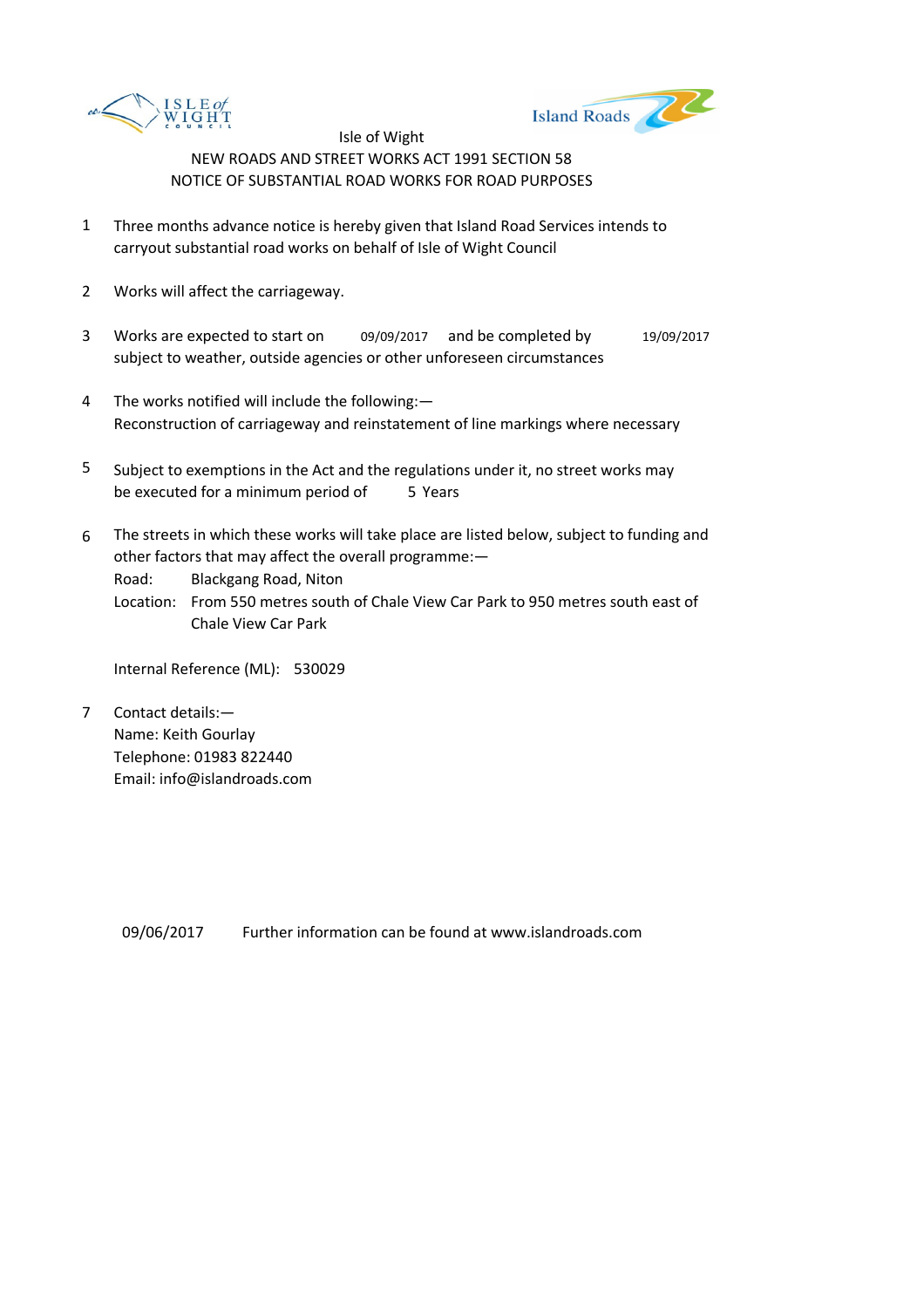



- 1 Three months advance notice is hereby given that Island Road Services intends to carryout substantial road works on behalf of Isle of Wight Council
- 2 Works will affect the carriageway.
- 3 Works are expected to start on 09/09/2017 and be completed by 19/09/2017 subject to weather, outside agencies or other unforeseen circumstances
- 4 The works notified will include the following:— Reconstruction of carriageway and reinstatement of line markings where necessary
- 5 be executed for a minimum period of 5 Years Subject to exemptions in the Act and the regulations under it, no street works may
- 6 The streets in which these works will take place are listed below, subject to funding and other factors that may affect the overall programme:—

Road: Blackgang Road, Niton

Location: From 300 metres south of Chale View Car Park to 550 metres south of Chale View Car Park

Internal Reference (ML): 530028

7 Contact details:— Name: Keith Gourlay Telephone: 01983 822440 Email: info@islandroads.com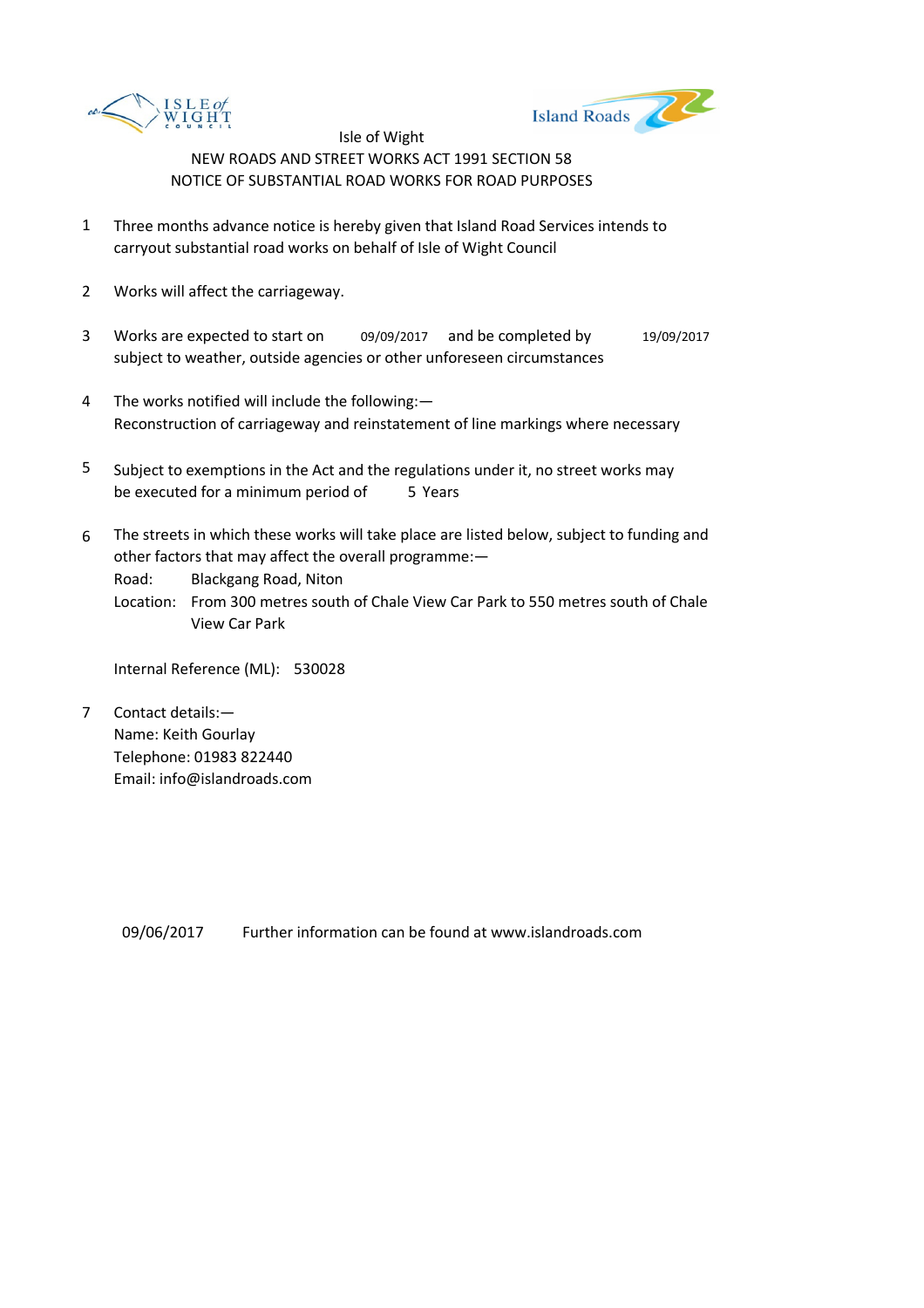



- 1 Three months advance notice is hereby given that Island Road Services intends to carryout substantial road works on behalf of Isle of Wight Council
- 2 Works will affect the carriageway.
- 3 Works are expected to start on 09/09/2017 and be completed by 19/09/2017 subject to weather, outside agencies or other unforeseen circumstances
- 4 The works notified will include the following:— Reconstruction of carriageway and reinstatement of line markings where necessary
- 5 be executed for a minimum period of 5 Years Subject to exemptions in the Act and the regulations under it, no street works may
- 6 Road: Blackgang Road, Niton Location: From Chale View Car Park to 300 metres South of Chale View Car Park The streets in which these works will take place are listed below, subject to funding and other factors that may affect the overall programme:—

Internal Reference (ML): 530027

7 Contact details:— Name: Keith Gourlay Telephone: 01983 822440 Email: info@islandroads.com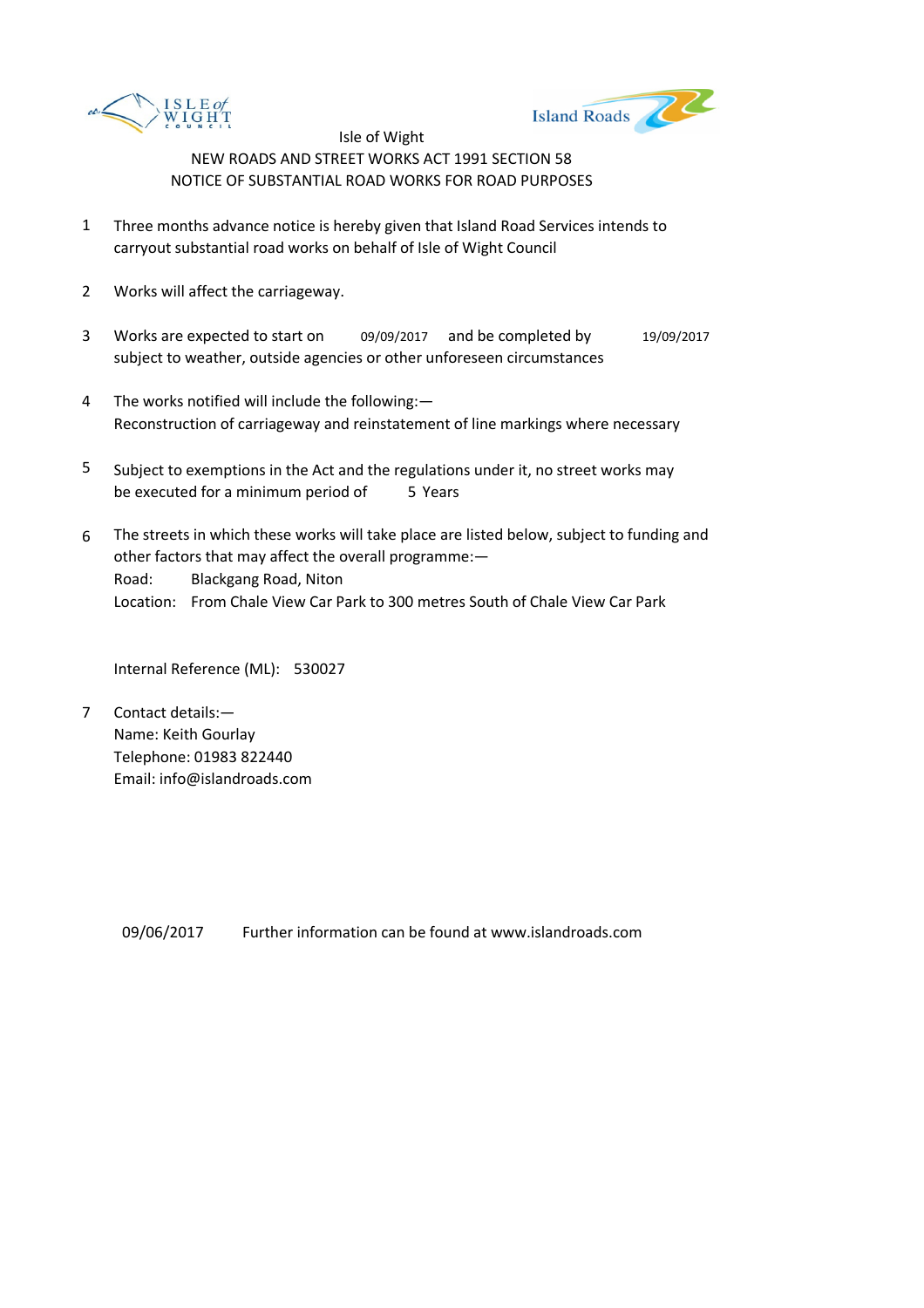



- 1 Three months advance notice is hereby given that Island Road Services intends to carryout substantial road works on behalf of Isle of Wight Council
- 2 Works will affect the carriageway.
- 3 Works are expected to start on 09/09/2017 and be completed by 19/09/2017 subject to weather, outside agencies or other unforeseen circumstances
- 4 The works notified will include the following:— Reconstruction of carriageway and reinstatement of line markings where necessary
- 5 be executed for a minimum period of 5 Years Subject to exemptions in the Act and the regulations under it, no street works may
- 6 Road: Blackgang Road, Niton Location: From Blackgang Road Roundabout to Chale View Car Park The streets in which these works will take place are listed below, subject to funding and other factors that may affect the overall programme:—

Internal Reference (ML): 530026

7 Contact details:— Name: Keith Gourlay Telephone: 01983 822440 Email: info@islandroads.com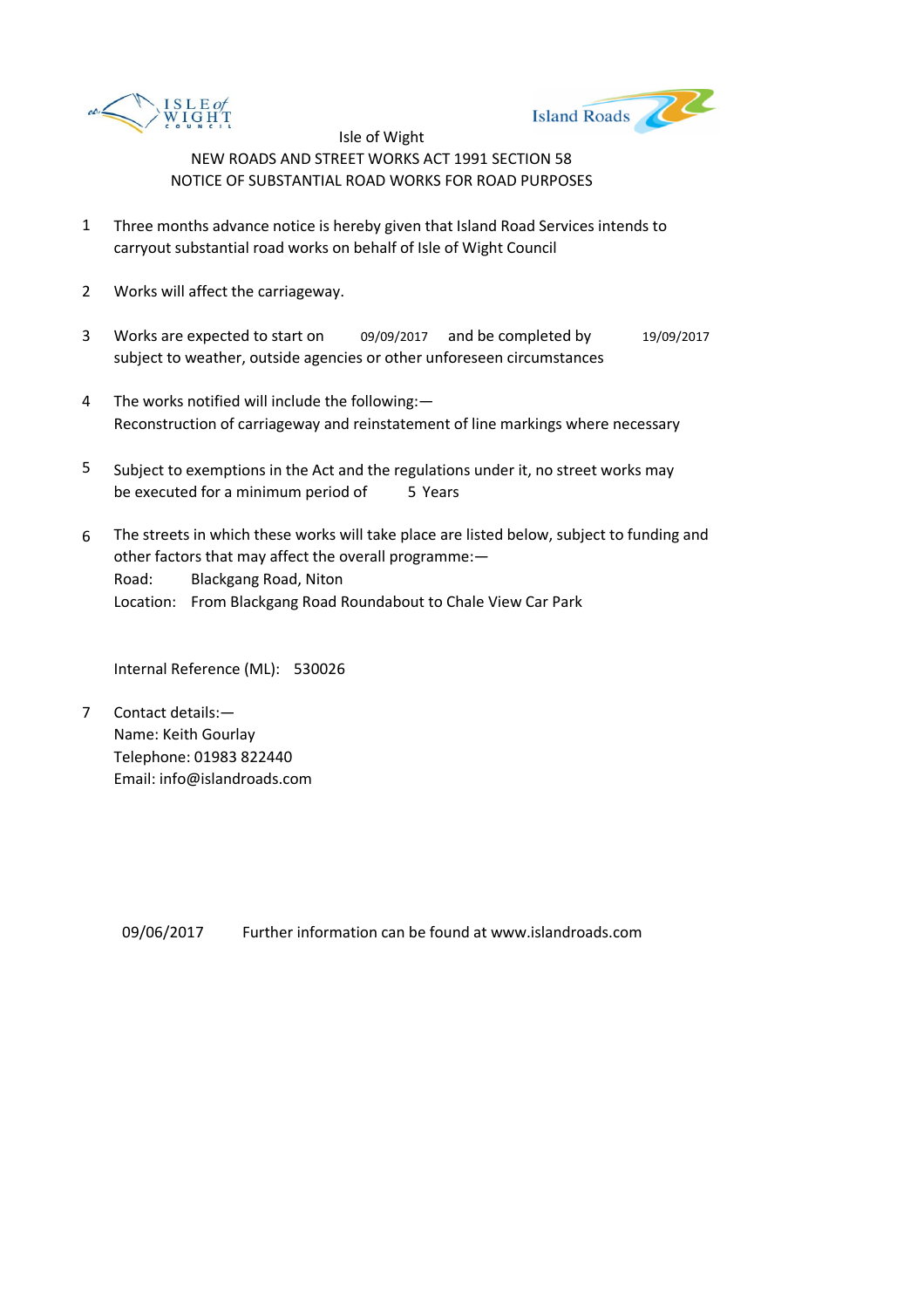



- 1 Three months advance notice is hereby given that Island Road Services intends to carryout substantial road works on behalf of Isle of Wight Council
- 2 Works will affect the carriageway.
- 3 Works are expected to start on 09/09/2017 and be completed by 19/09/2017 subject to weather, outside agencies or other unforeseen circumstances
- 4 The works notified will include the following:— Reconstruction of carriageway and reinstatement of line markings where necessary
- 5 be executed for a minimum period of 5 Years Subject to exemptions in the Act and the regulations under it, no street works may
- 6 Road: Sandown Road, Bembridge Location: From 450 metres west of Hillway Road Junction to Hillway Road Junction The streets in which these works will take place are listed below, subject to funding and other factors that may affect the overall programme:—

Internal Reference (ML): 330114

7 Contact details:— Name: Keith Gourlay Telephone: 01983 822440 Email: info@islandroads.com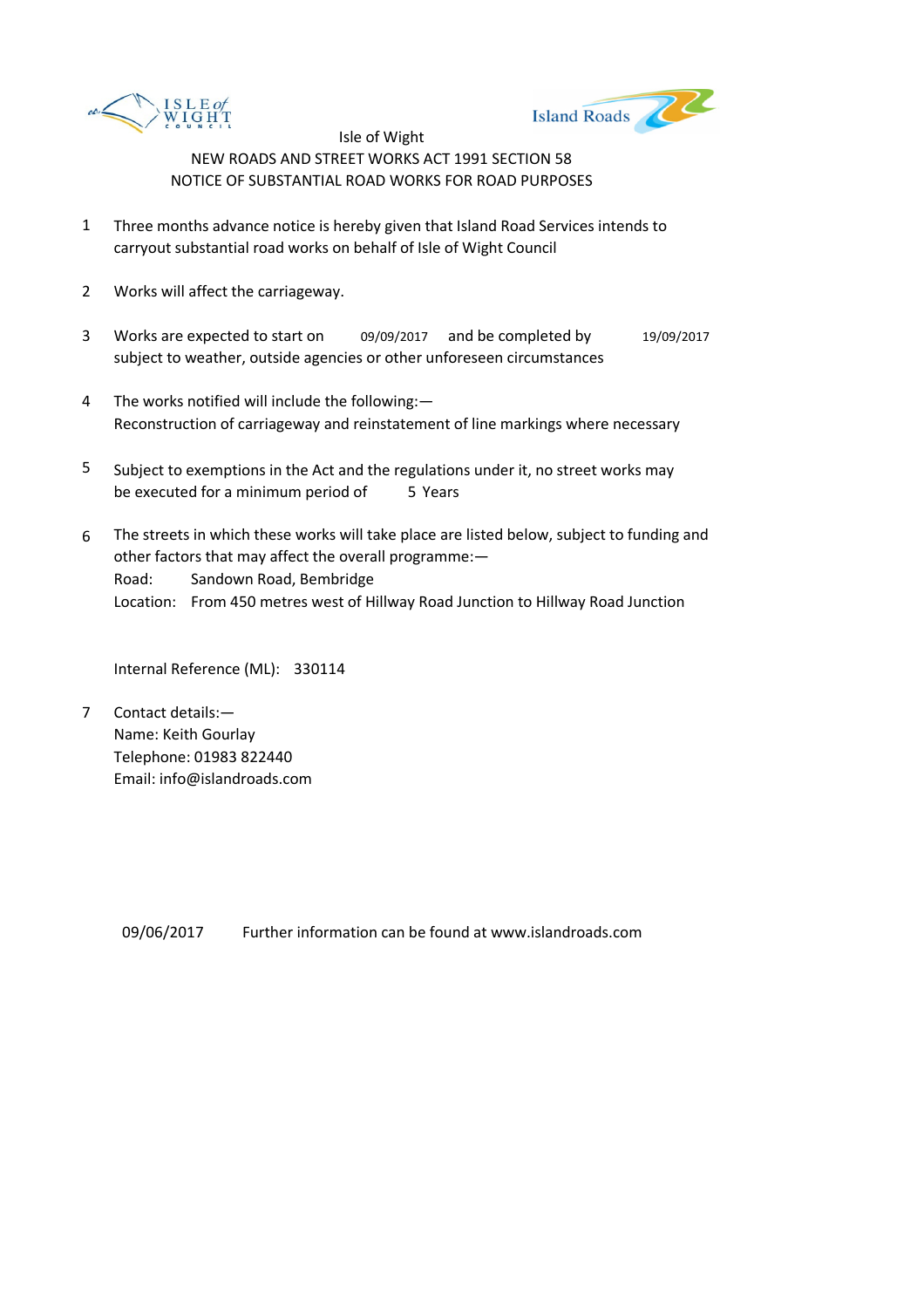



- 1 Three months advance notice is hereby given that Island Road Services intends to carryout substantial road works on behalf of Isle of Wight Council
- 2 Works will affect the carriageway.
- 3 Works are expected to start on 09/09/2017 and be completed by 19/09/2017 subject to weather, outside agencies or other unforeseen circumstances
- 4 The works notified will include the following:— Reconstruction of carriageway and reinstatement of line markings where necessary
- 5 be executed for a minimum period of 5 Years Subject to exemptions in the Act and the regulations under it, no street works may
- 6 The streets in which these works will take place are listed below, subject to funding and other factors that may affect the overall programme:—

Road: Sandown Road, Bembridge

Location: From 1110 metres west of Hillway Road Junction to 450m west of Hillway Road Junction

Internal Reference (ML): 330113

7 Contact details:— Name: Keith Gourlay Telephone: 01983 822440 Email: info@islandroads.com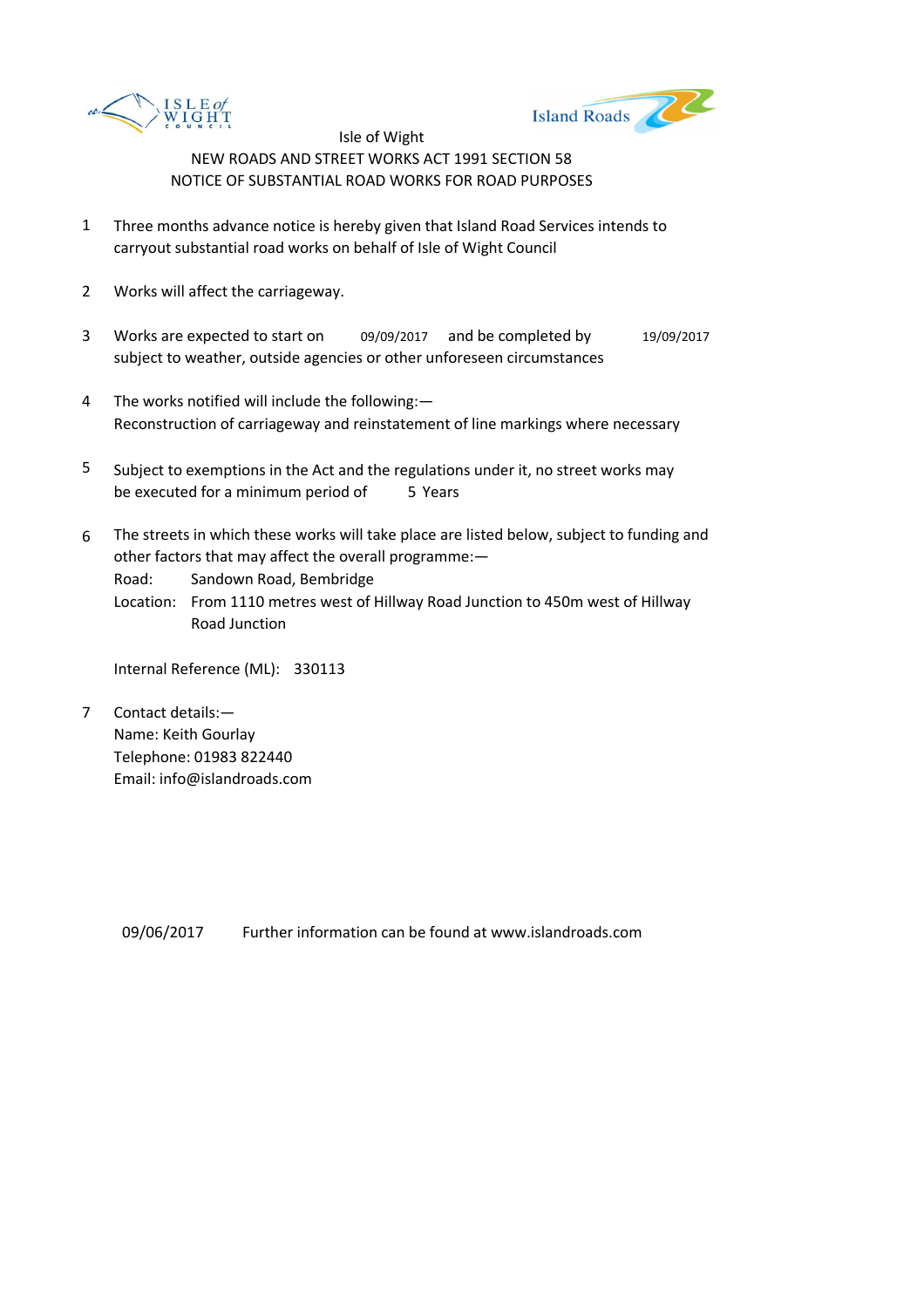



- 1 Three months advance notice is hereby given that Island Road Services intends to carryout substantial road works on behalf of Isle of Wight Council
- 2 Works will affect the carriageway.
- 3 Works are expected to start on 09/09/2017 and be completed by 19/09/2017 subject to weather, outside agencies or other unforeseen circumstances
- 4 The works notified will include the following:— Reconstruction of carriageway and reinstatement of line markings where necessary
- 5 be executed for a minimum period of 5 Years Subject to exemptions in the Act and the regulations under it, no street works may
- 6 Road: Court Road, Totland Location: From 250 metres north of Summers Lane Junction to Clayton Road Junction The streets in which these works will take place are listed below, subject to funding and other factors that may affect the overall programme:—

Internal Reference (ML): 640355

7 Contact details:— Name: Keith Gourlay Telephone: 01983 822440 Email: info@islandroads.com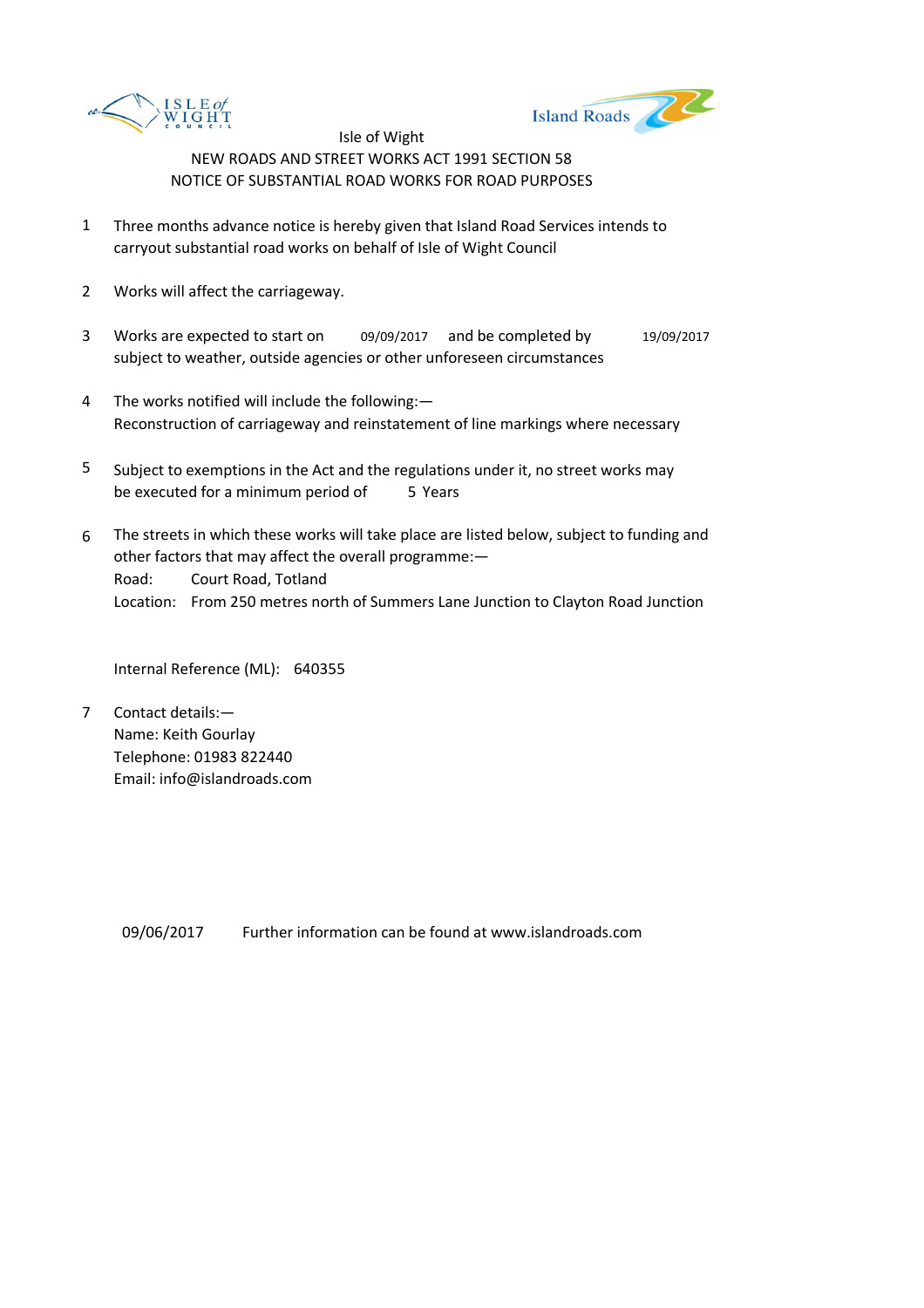



- 1 Three months advance notice is hereby given that Island Road Services intends to carryout substantial road works on behalf of Isle of Wight Council
- 2 Works will affect the carriageway.
- 3 Works are expected to start on 09/09/2017 and be completed by 19/09/2017 subject to weather, outside agencies or other unforeseen circumstances
- 4 The works notified will include the following:— Reconstruction of carriageway and reinstatement of line markings where necessary
- 5 be executed for a minimum period of 5 Years Subject to exemptions in the Act and the regulations under it, no street works may
- 6 Road: Court Road, Totland Location: From Summers Lane Junction to 250 metres north of Summers Lane Junction The streets in which these works will take place are listed below, subject to funding and other factors that may affect the overall programme:—

Internal Reference (ML): 640354

7 Contact details:— Name: Keith Gourlay Telephone: 01983 822440 Email: info@islandroads.com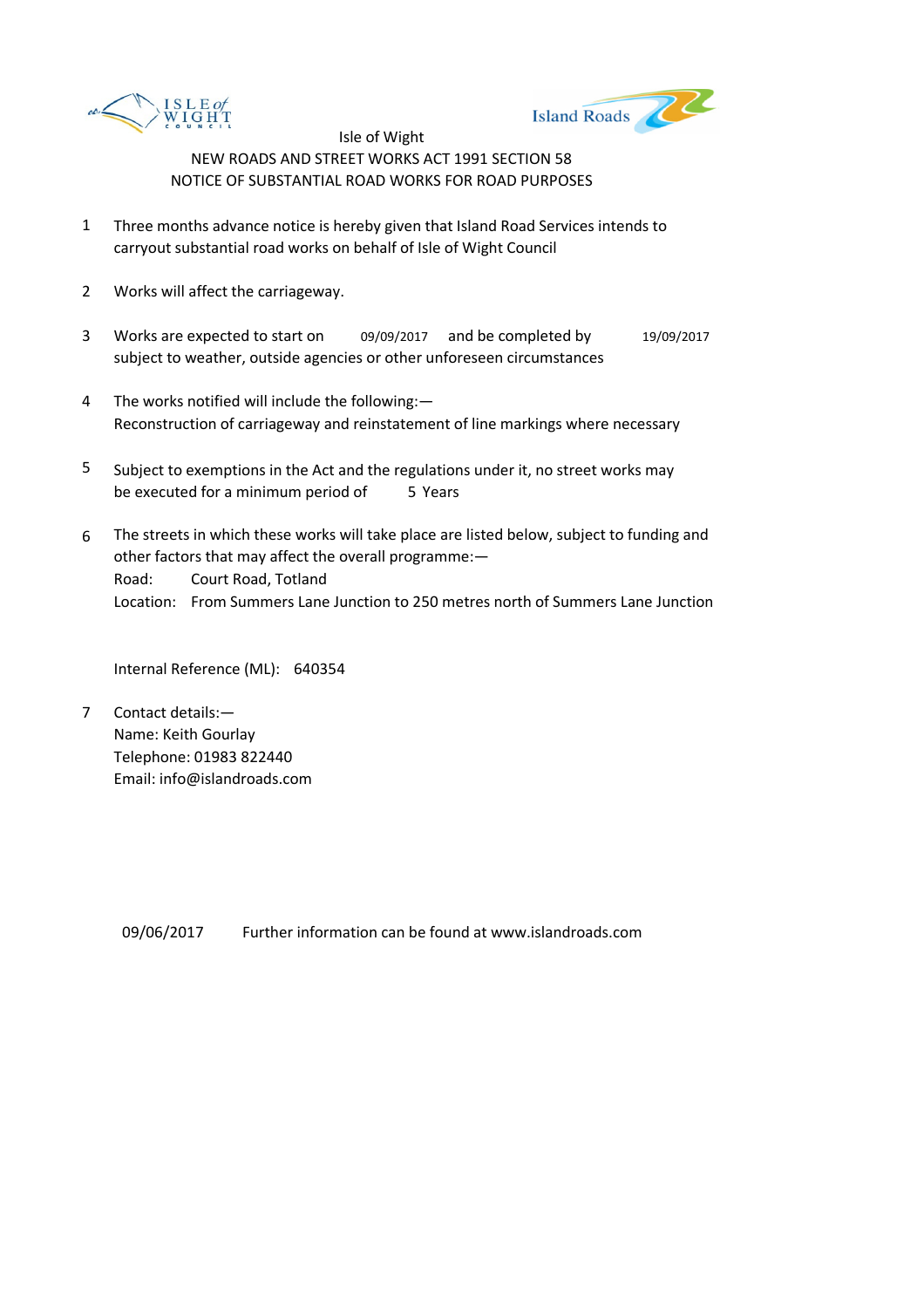



- 1 Three months advance notice is hereby given that Island Road Services intends to carryout substantial road works on behalf of Isle of Wight Council
- 2 Works will affect the carriageway.
- 3 Works are expected to start on 09/09/2017 and be completed by 19/09/2017 subject to weather, outside agencies or other unforeseen circumstances
- 4 The works notified will include the following:— Reconstruction of carriageway and reinstatement of line markings where necessary
- 5 be executed for a minimum period of 5 Years Subject to exemptions in the Act and the regulations under it, no street works may
- 6 Road: Walkers Lane, Shorwell Location: From 579 metres west of Shorwell Shute Junction to Shorwell Shute Junction The streets in which these works will take place are listed below, subject to funding and other factors that may affect the overall programme:—

Internal Reference (ML): 630133

7 Contact details:— Name: Keith Gourlay Telephone: 01983 822440 Email: info@islandroads.com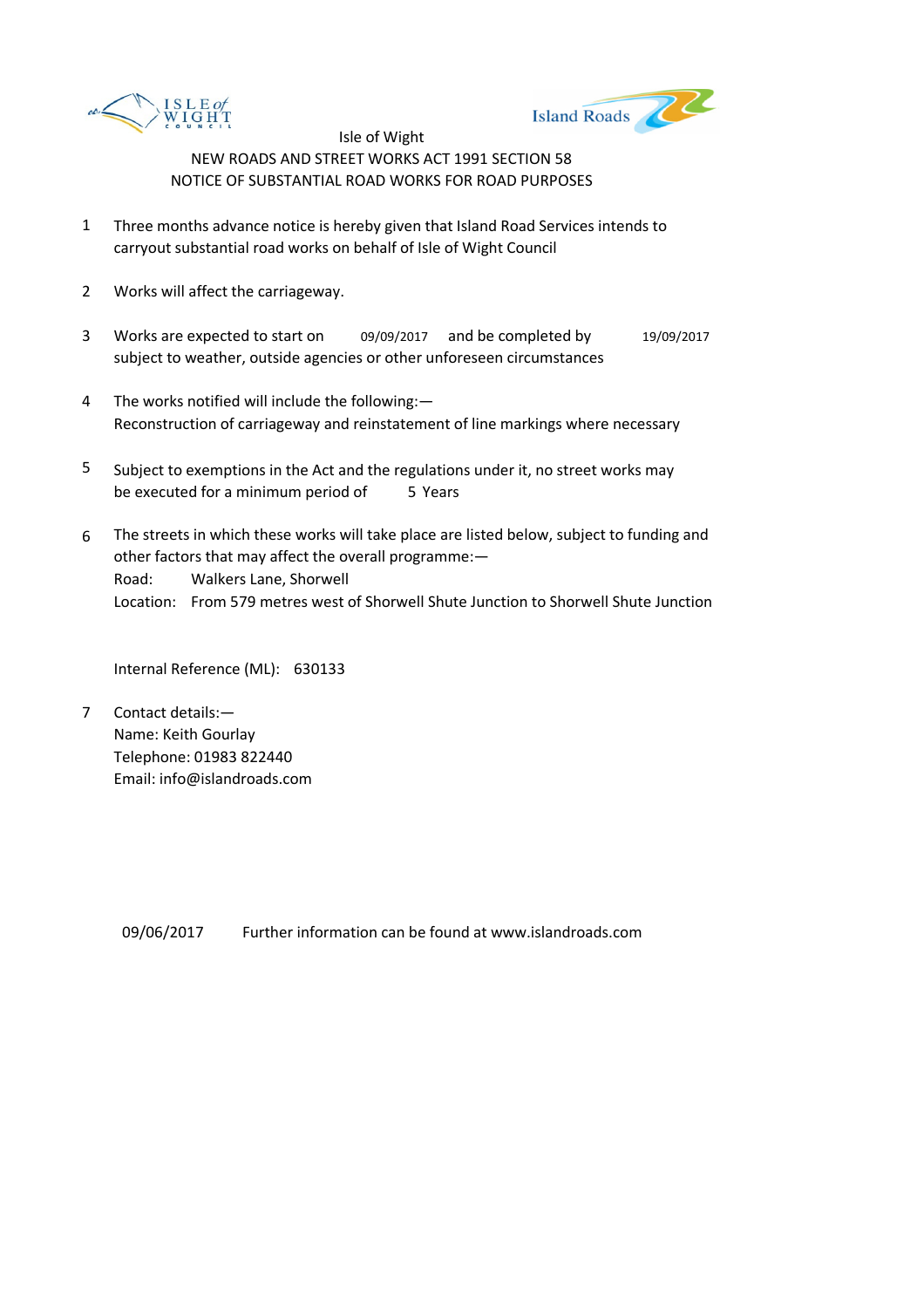



- 1 Three months advance notice is hereby given that Island Road Services intends to carryout substantial road works on behalf of Isle of Wight Council
- 2 Works will affect the carriageway.
- 3 Works are expected to start on 09/09/2017 and be completed by 19/09/2017 subject to weather, outside agencies or other unforeseen circumstances
- 4 The works notified will include the following:— Reconstruction of carriageway and reinstatement of line markings where necessary
- 5 be executed for a minimum period of 5 Years Subject to exemptions in the Act and the regulations under it, no street works may
- 6 The streets in which these works will take place are listed below, subject to funding and other factors that may affect the overall programme:—

Road: Limerstone Road, Shorwell

Location: From 500 metres east of Short Lane Junction to 579 metres west of Shorwell Shute Junction

Internal Reference (ML): 630132

7 Contact details:— Name: Keith Gourlay Telephone: 01983 822440 Email: info@islandroads.com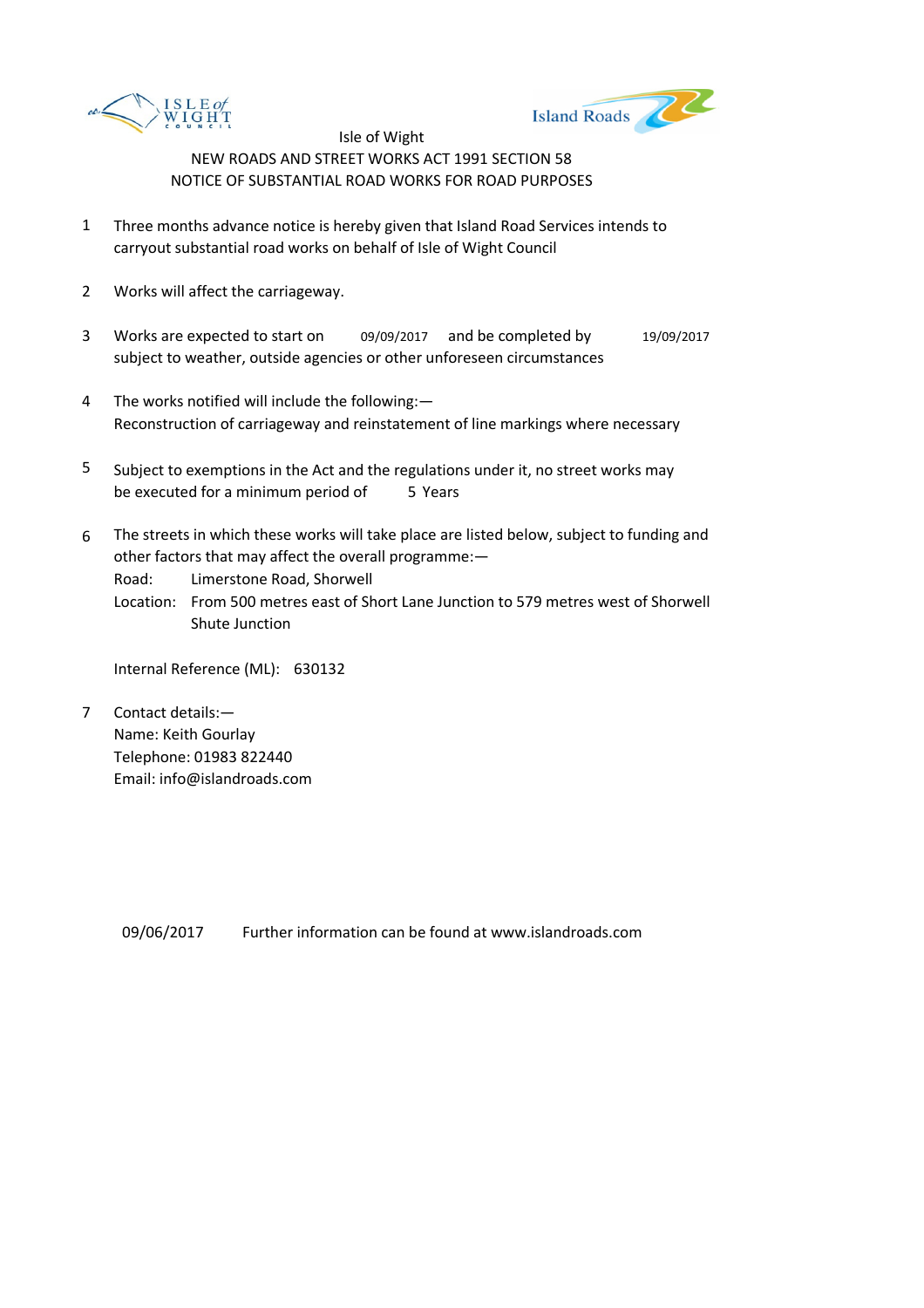



- 1 Three months advance notice is hereby given that Island Road Services intends to carryout substantial road works on behalf of Isle of Wight Council
- 2 Works will affect the carriageway.
- 3 Works are expected to start on 09/09/2017 and be completed by 19/09/2017 subject to weather, outside agencies or other unforeseen circumstances
- 4 The works notified will include the following:— Reconstruction of carriageway and reinstatement of line markings where necessary
- 5 be executed for a minimum period of 5 Years Subject to exemptions in the Act and the regulations under it, no street works may
- 6 Road: Limerstone Road, Shorwell Location: From Short Lane Junction to 500 metres east of Short Lane Junction The streets in which these works will take place are listed below, subject to funding and other factors that may affect the overall programme:—

Internal Reference (ML): 630131

7 Contact details:— Name: Keith Gourlay Telephone: 01983 822440 Email: info@islandroads.com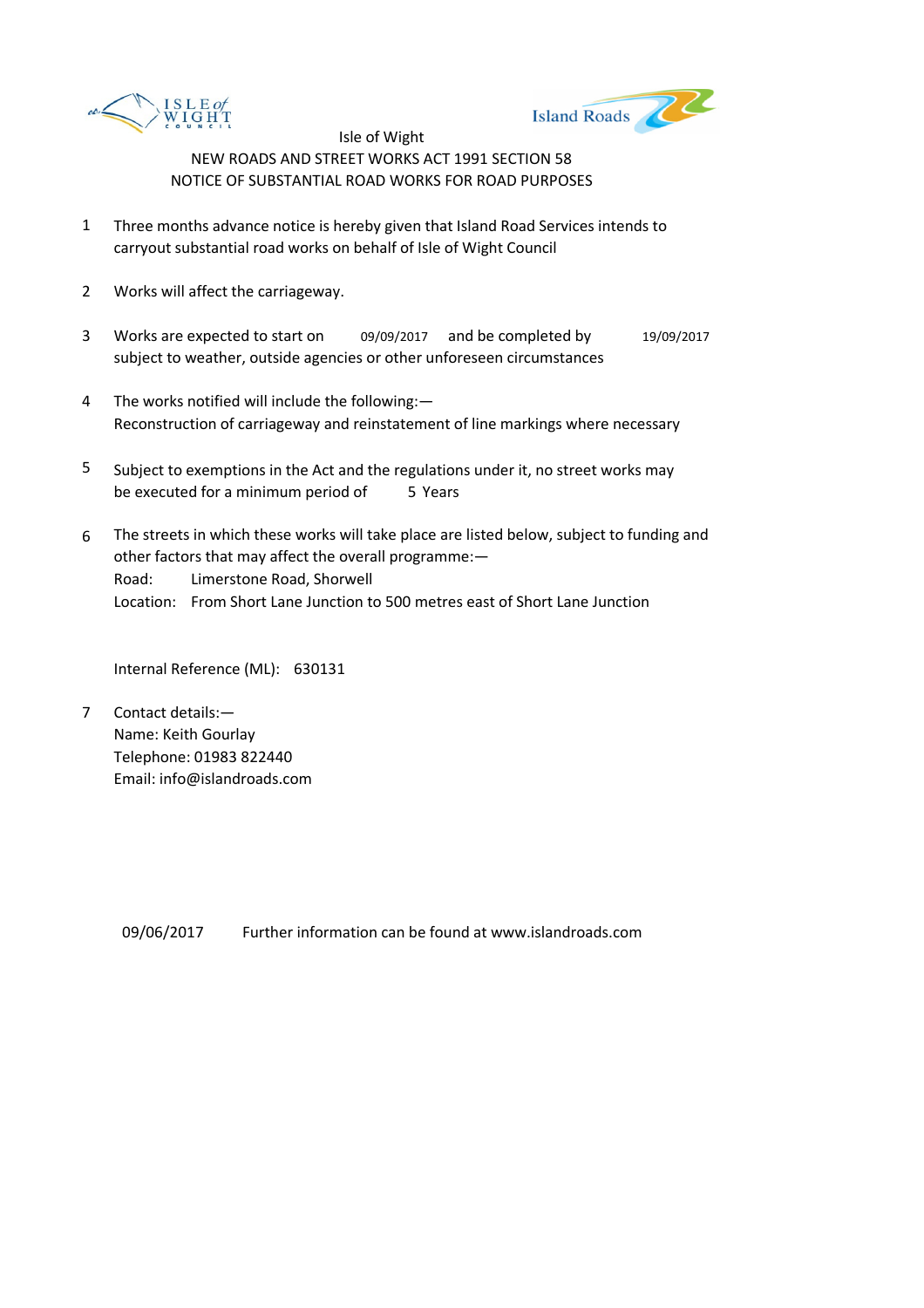



- 1 Three months advance notice is hereby given that Island Road Services intends to carryout substantial road works on behalf of Isle of Wight Council
- 2 Works will affect the carriageway.
- 3 Works are expected to start on 09/09/2017 and be completed by 19/09/2017 subject to weather, outside agencies or other unforeseen circumstances
- 4 The works notified will include the following:— Reconstruction of carriageway and reinstatement of line markings where necessary
- 5 be executed for a minimum period of 5 Years Subject to exemptions in the Act and the regulations under it, no street works may
- 6 The streets in which these works will take place are listed below, subject to funding and other factors that may affect the overall programme:—

Road: Sandown Road, Bembridge

Location: From 540 metres Nort East of Culver Down Road Junction to 1110 metres west of Hillway Road Junction

Internal Reference (ML): 330112

7 Contact details:— Name: Keith Gourlay Telephone: 01983 822440 Email: info@islandroads.com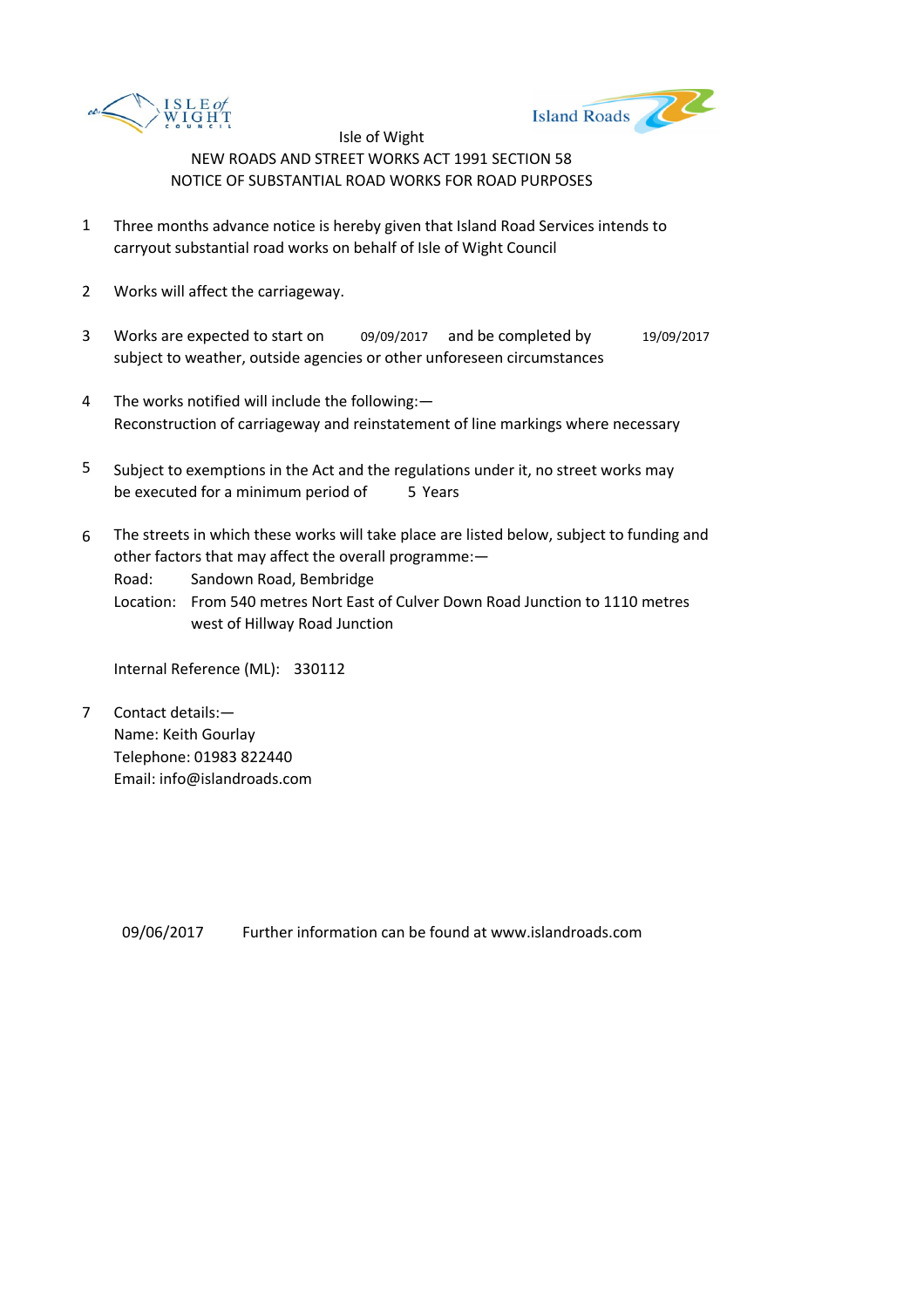



- 1 Three months advance notice is hereby given that Island Road Services intends to carryout substantial road works on behalf of Isle of Wight Council
- 2 Works will affect the carriageway.
- 3 Works are expected to start on 09/09/2017 and be completed by 19/09/2017 subject to weather, outside agencies or other unforeseen circumstances
- 4 The works notified will include the following:— Reconstruction of carriageway and reinstatement of line markings where necessary
- 5 be executed for a minimum period of 5 Years Subject to exemptions in the Act and the regulations under it, no street works may
- 6 The streets in which these works will take place are listed below, subject to funding and other factors that may affect the overall programme:—

Road: Sandown Road, Bembridge

Location: From Culver Down Road Junction to 540 metres North East of Culver Down Road Junction

Internal Reference (ML): 330111

7 Contact details:— Name: Keith Gourlay Telephone: 01983 822440 Email: info@islandroads.com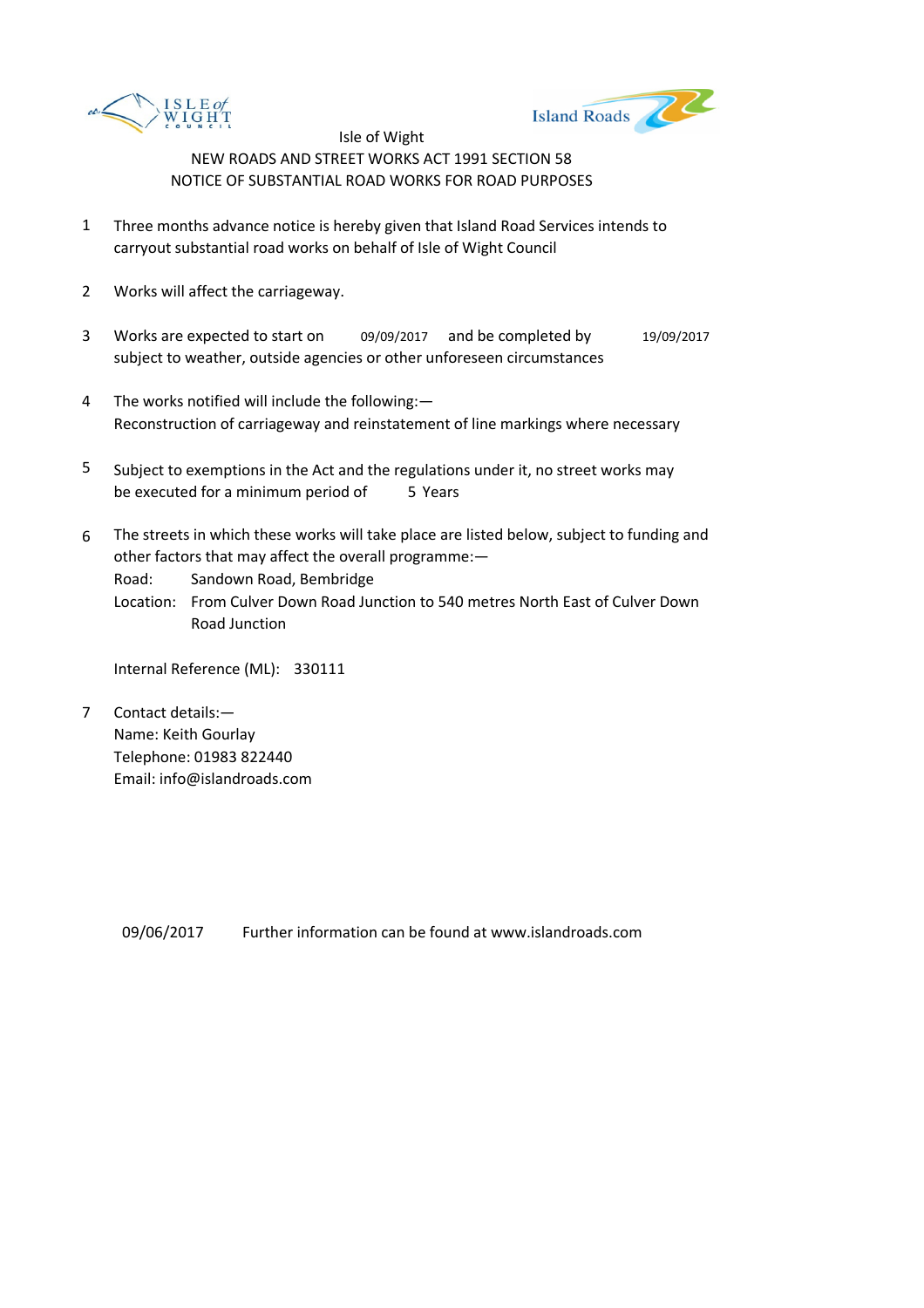



- 1 Three months advance notice is hereby given that Island Road Services intends to carryout substantial road works on behalf of Isle of Wight Council
- 2 Works will affect the carriageway.
- 3 Works are expected to start on 09/09/2017 and be completed by 19/09/2017 subject to weather, outside agencies or other unforeseen circumstances
- 4 The works notified will include the following:— Reconstruction of carriageway and reinstatement of line markings where necessary
- 5 be executed for a minimum period of 5 Years Subject to exemptions in the Act and the regulations under it, no street works may
- 6 Road: Sandown Road, Bembridge Location: From Yaverland Road Junction to Culver Down Road Junction The streets in which these works will take place are listed below, subject to funding and other factors that may affect the overall programme:—

Internal Reference (ML): 330110

7 Contact details:— Name: Keith Gourlay Telephone: 01983 822440 Email: info@islandroads.com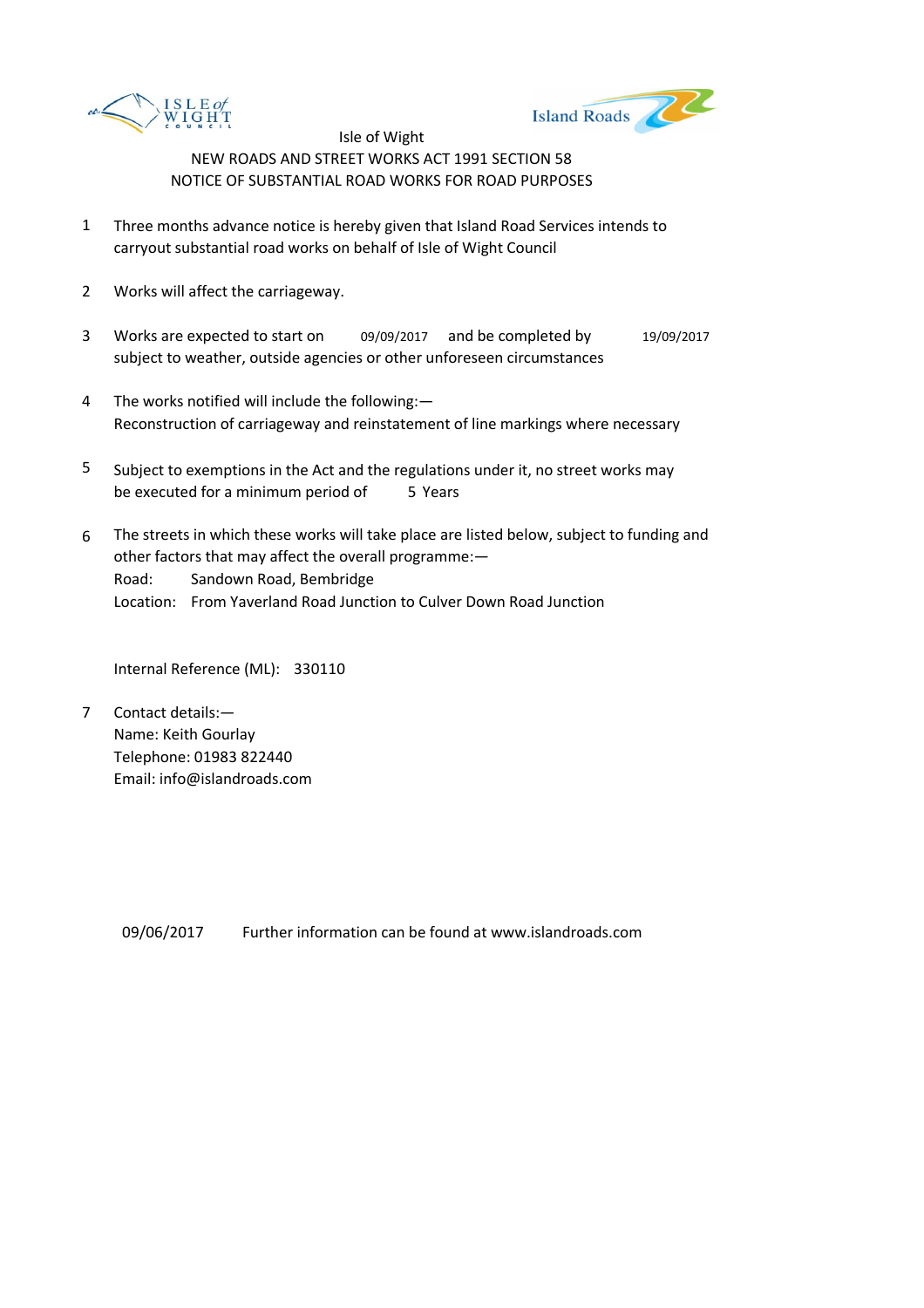



- 1 Three months advance notice is hereby given that Island Road Services intends to carryout substantial road works on behalf of Isle of Wight Council
- 2 Works will affect the carriageway.
- 3 Works are expected to start on 09/09/2017 and be completed by 19/09/2017 subject to weather, outside agencies or other unforeseen circumstances
- 4 The works notified will include the following:— Resurfacing of carriageway and reinstatement of line markings where necessary
- 5 be executed for a minimum period of 3 Years Subject to exemptions in the Act and the regulations under it, no street works may
- 6 Road: Hunnyhill, Newport Location: From Catherine Terrace Junction to Forest Road Junction The streets in which these works will take place are listed below, subject to funding and other factors that may affect the overall programme:—

Internal Reference (ML): 220146

7 Contact details:— Name: Keith Gourlay Telephone: 01983 822440 Email: info@islandroads.com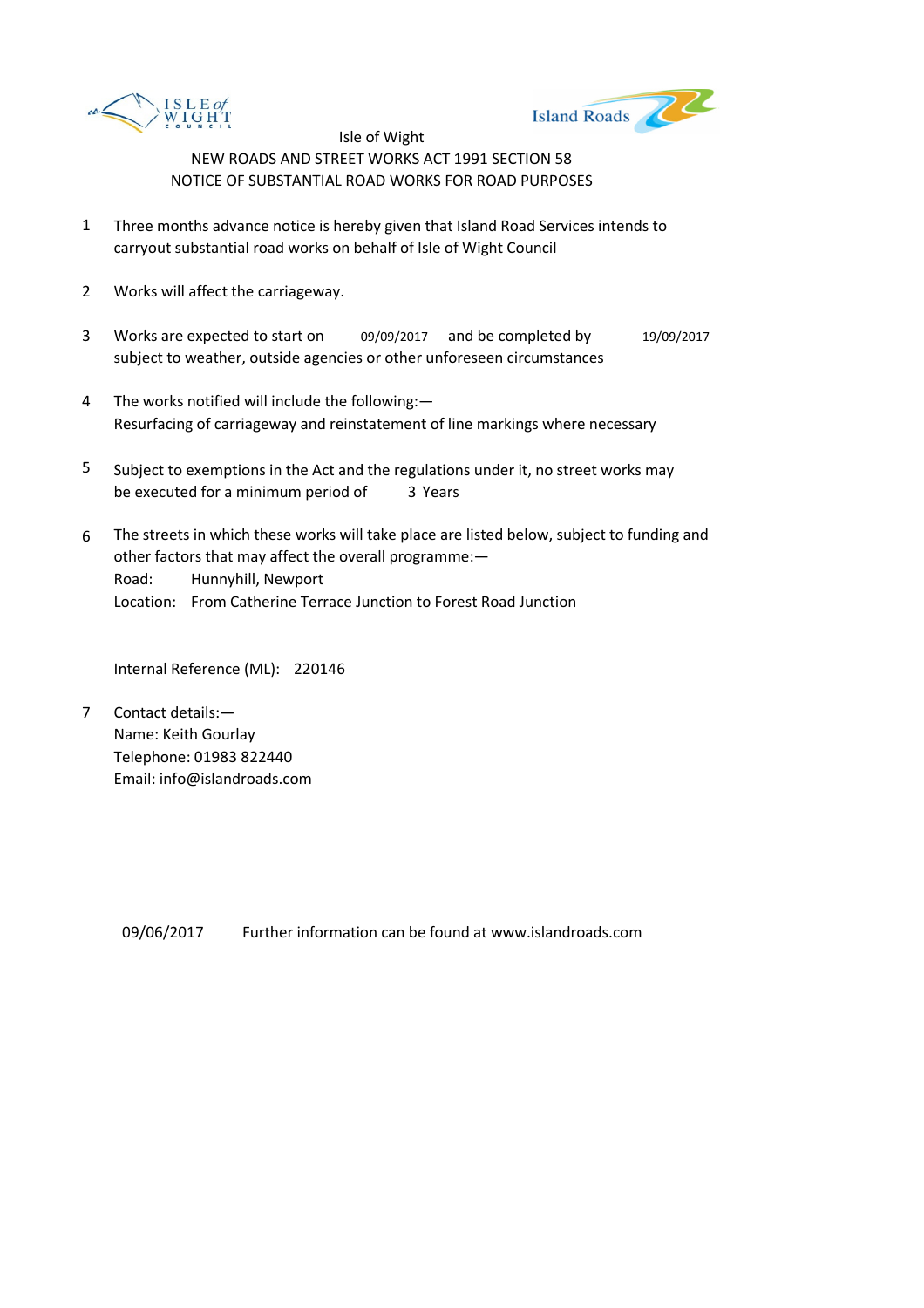



- 1 Three months advance notice is hereby given that Island Road Services intends to carryout substantial road works on behalf of Isle of Wight Council
- 2 Works will affect the carriageway.
- 3 Works are expected to start on 09/09/2017 and be completed by 19/09/2017 subject to weather, outside agencies or other unforeseen circumstances
- 4 The works notified will include the following:— Resurfacing of carriageway and reinstatement of line markings where necessary
- 5 be executed for a minimum period of 3 Years Subject to exemptions in the Act and the regulations under it, no street works may
- 6 Road: Hunnyhill, Newport Location: From Heytesbury Road Junction to Catherine Terrace Junction The streets in which these works will take place are listed below, subject to funding and other factors that may affect the overall programme:—

Internal Reference (ML): 220145/2

7 Contact details:— Name: Keith Gourlay Telephone: 01983 822440 Email: info@islandroads.com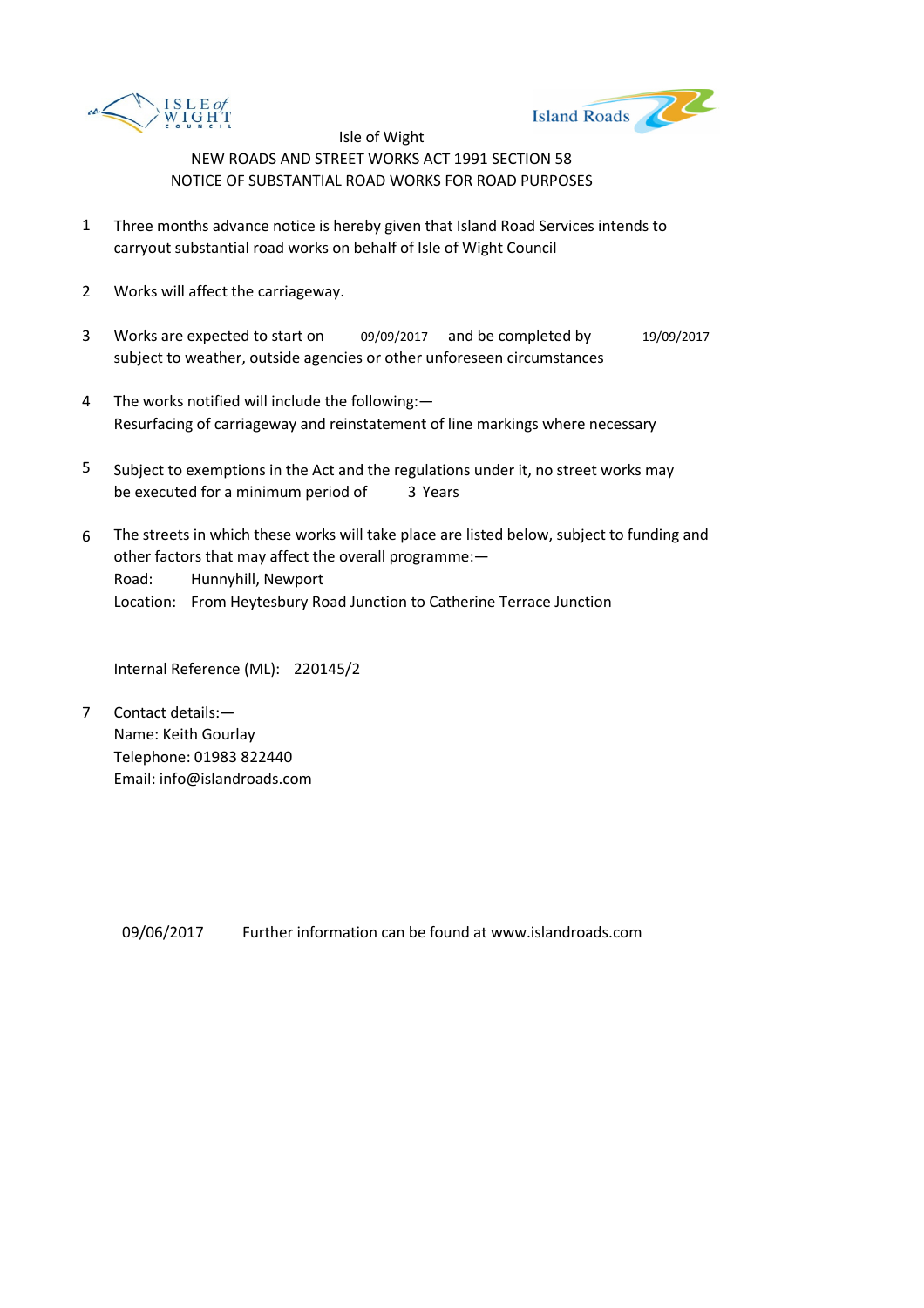



- 1 Three months advance notice is hereby given that Island Road Services intends to carryout substantial road works on behalf of Isle of Wight Council
- 2 Works will affect the carriageway.
- 3 Works are expected to start on 09/09/2017 and be completed by 19/09/2017 subject to weather, outside agencies or other unforeseen circumstances
- 4 The works notified will include the following:— Resurfacing of carriageway and reinstatement of line markings where necessary
- 5 be executed for a minimum period of 3 Years Subject to exemptions in the Act and the regulations under it, no street works may
- 6 Road: Hunnyhill, Newport Location: From Crocker Street Junction to Heytesbury Road Junction The streets in which these works will take place are listed below, subject to funding and other factors that may affect the overall programme:—

Internal Reference (ML): 220144/2

7 Contact details:— Name: Keith Gourlay Telephone: 01983 822440 Email: info@islandroads.com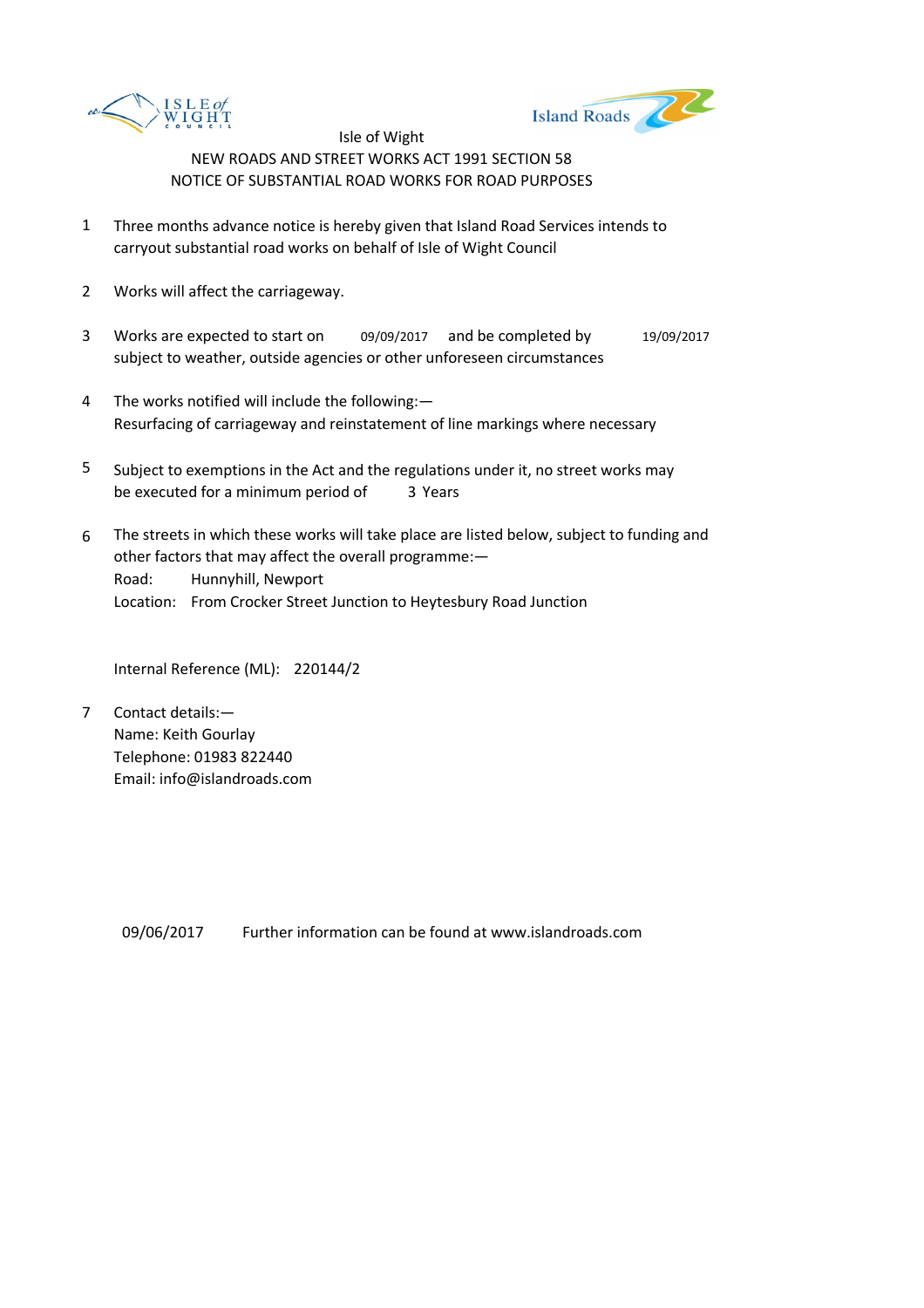



- 1 Three months advance notice is hereby given that Island Road Services intends to carryout substantial road works on behalf of Isle of Wight Council
- 2 Works will affect the carriageway.
- 3 Works are expected to start on 09/09/2017 and be completed by 19/09/2017 subject to weather, outside agencies or other unforeseen circumstances
- 4 The works notified will include the following:— Resurfacing of carriageway and reinstatement of line markings where necessary
- 5 be executed for a minimum period of 3 Years Subject to exemptions in the Act and the regulations under it, no street works may
- 6 Road: St James Street, Newport Location: From Crocker Street Junction to High Street Junction The streets in which these works will take place are listed below, subject to funding and other factors that may affect the overall programme:—

Internal Reference (ML): 220143/1

7 Contact details:— Name: Keith Gourlay Telephone: 01983 822440 Email: info@islandroads.com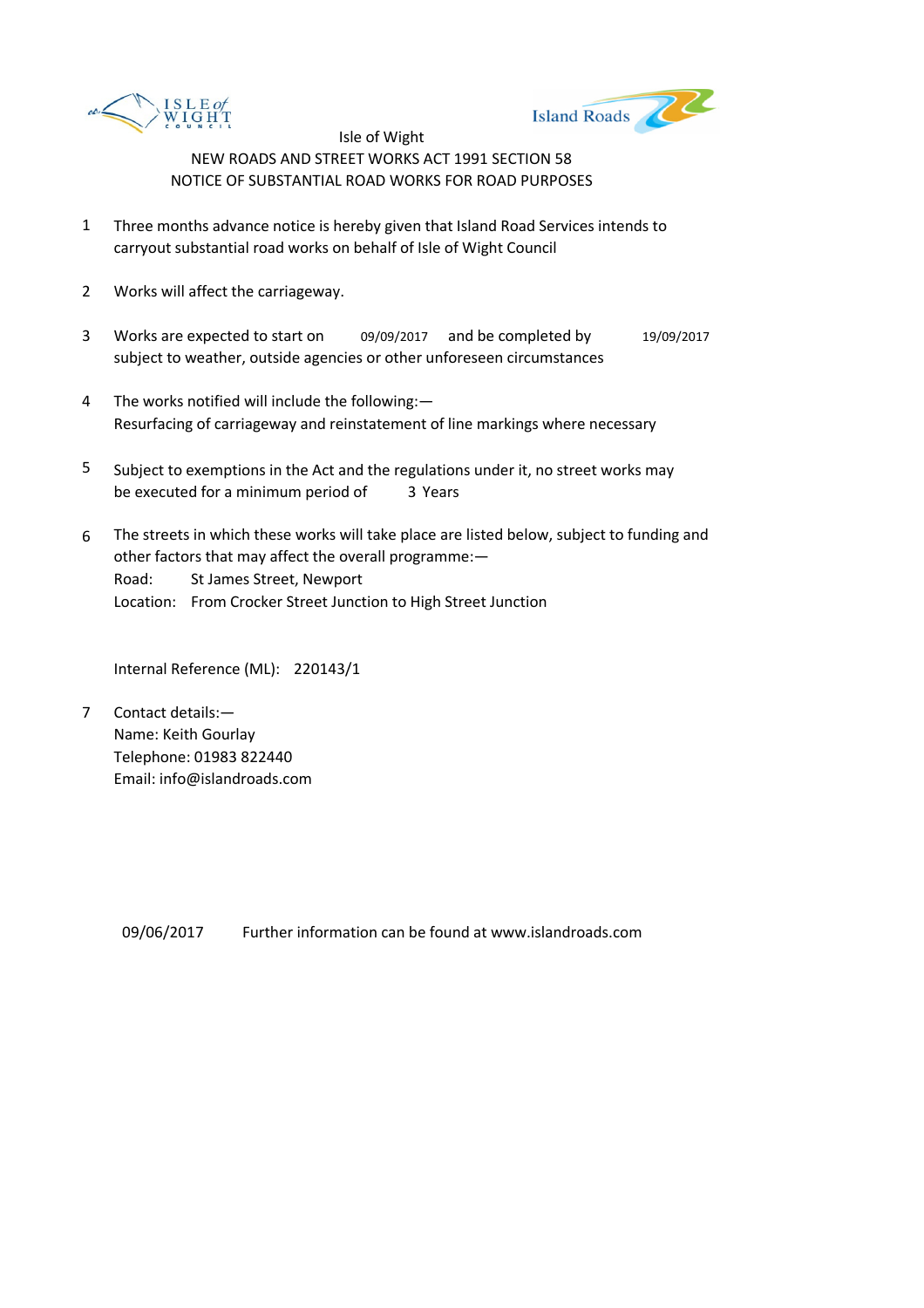



- 1 Three months advance notice is hereby given that Island Road Services intends to carryout substantial road works on behalf of Isle of Wight Council
- 2 Works will affect the carriageway.
- 3 Works are expected to start on 09/09/2017 and be completed by 19/09/2017 subject to weather, outside agencies or other unforeseen circumstances
- 4 The works notified will include the following:— Reconstruction of carriageway and reinstatement of line markings where necessary
- 5 be executed for a minimum period of 5 Years Subject to exemptions in the Act and the regulations under it, no street works may
- 6 Road: St Georges Approach, Newport Location: From St Georges Way Junction to York Road Junction The streets in which these works will take place are listed below, subject to funding and other factors that may affect the overall programme:—

Internal Reference (ML): 210083/1

7 Contact details:— Name: Keith Gourlay Telephone: 01983 822440 Email: info@islandroads.com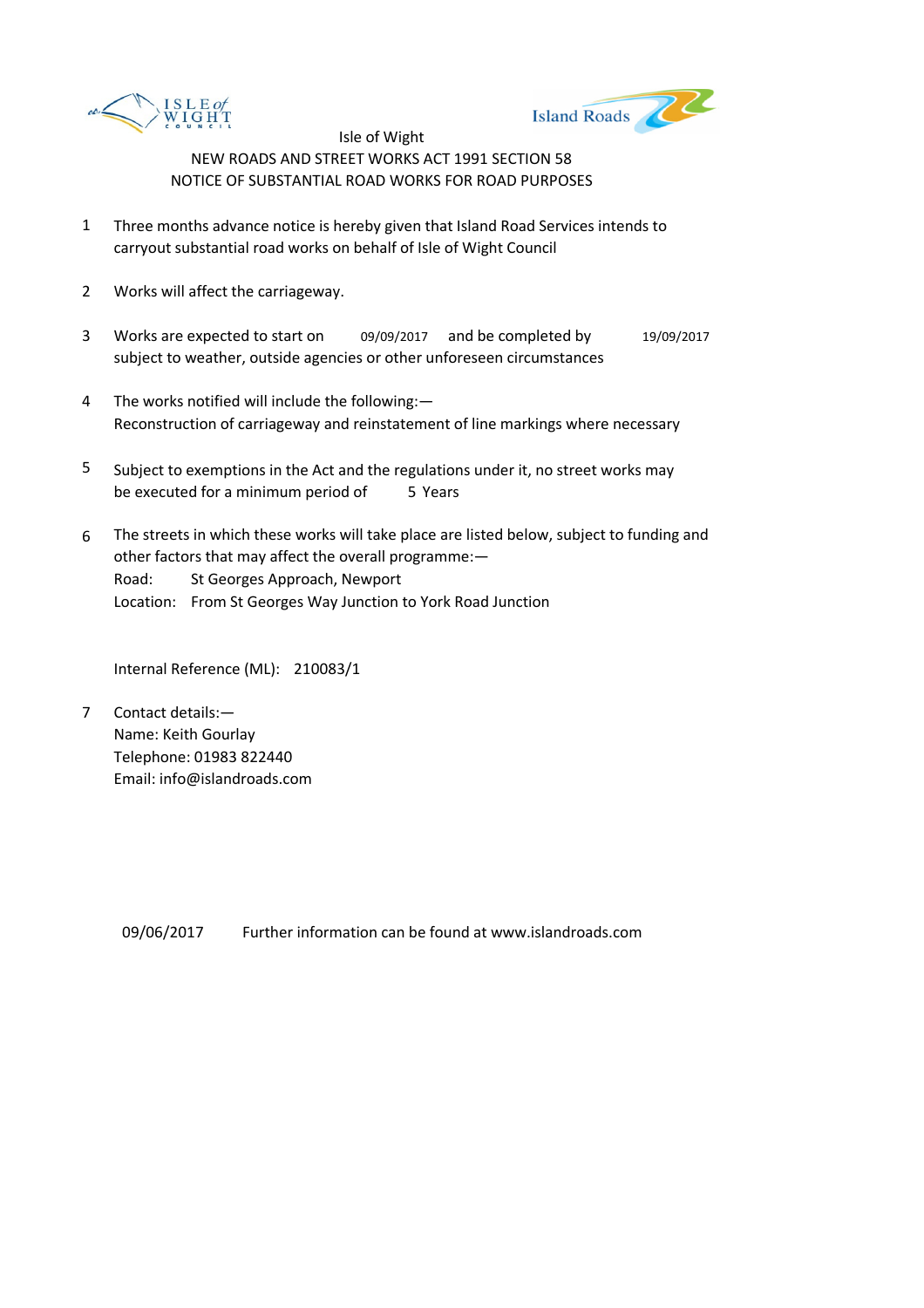



- 1 Three months advance notice is hereby given that Island Road Services intends to carryout substantial road works on behalf of Isle of Wight Council
- 2 Works will affect the carriageway.
- 3 Works are expected to start on 09/09/2017 and be completed by 19/09/2017 subject to weather, outside agencies or other unforeseen circumstances
- 4 The works notified will include the following:— Reconstruction of carriageway and reinstatement of line markings where necessary
- 5 be executed for a minimum period of 5 Years Subject to exemptions in the Act and the regulations under it, no street works may
- 6 The streets in which these works will take place are listed below, subject to funding and other factors that may affect the overall programme:—

Road: Medina Way, Newport

Location: From 500 metres south of Medina Way Roundabout to 800 metres south of Medina Way Roundabout

Internal Reference (ML): 210014/1

7 Contact details:— Name: Keith Gourlay Telephone: 01983 822440 Email: info@islandroads.com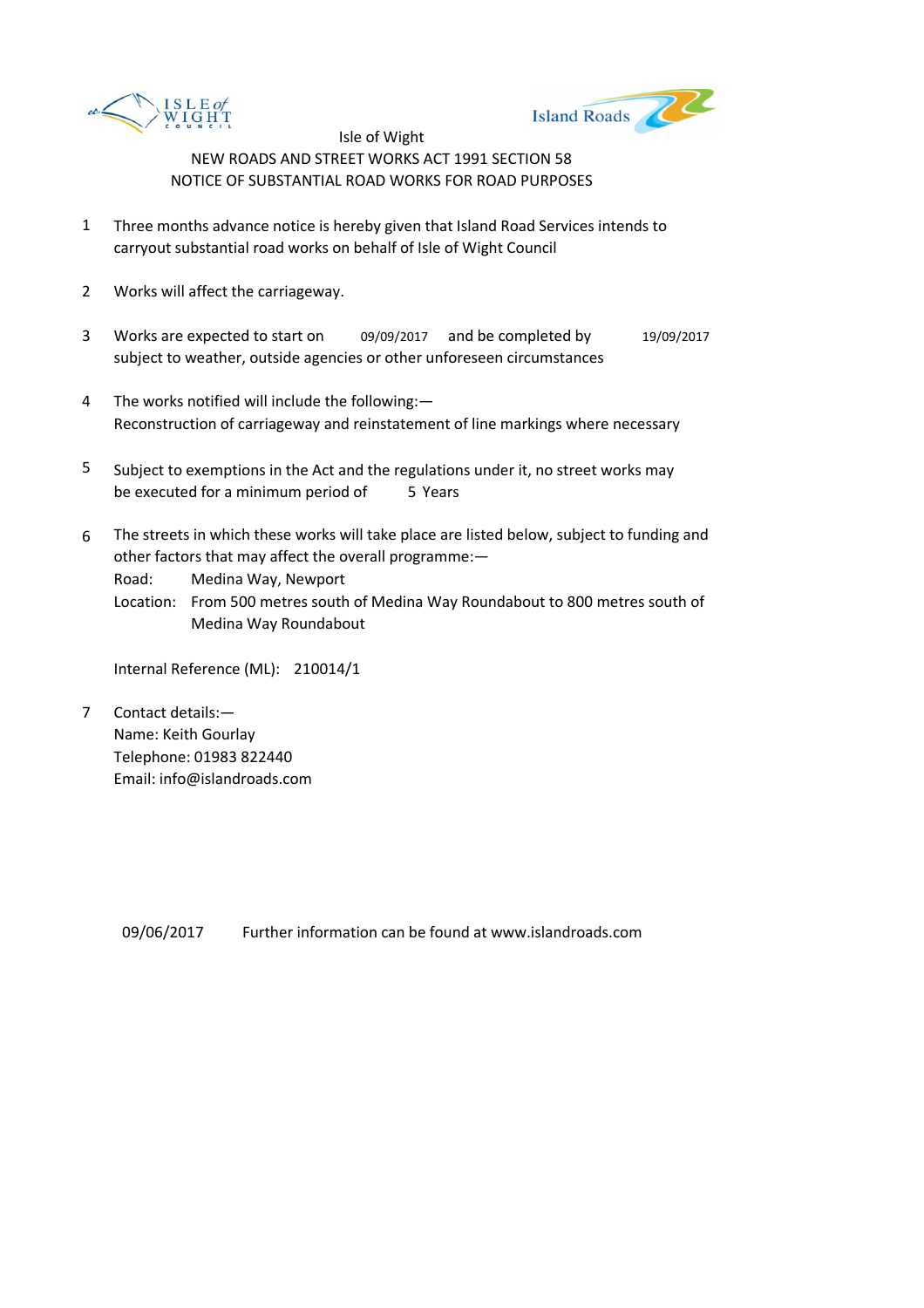



- 1 Three months advance notice is hereby given that Island Road Services intends to carryout substantial road works on behalf of Isle of Wight Council
- 2 Works will affect the carriageway.
- 3 Works are expected to start on 09/09/2017 and be completed by 19/09/2017 subject to weather, outside agencies or other unforeseen circumstances
- 4 The works notified will include the following:— Reconstruction of carriageway and reinstatement of line markings where necessary
- 5 be executed for a minimum period of 5 Years Subject to exemptions in the Act and the regulations under it, no street works may
- 6 The streets in which these works will take place are listed below, subject to funding and other factors that may affect the overall programme:—

Road: Medina Way, Newport

Location: From 200 metres south of Medina Way Roundabout to 500 metres south of Medina Way Roundabout

Internal Reference (ML): 210013/1

7 Contact details:— Name: Keith Gourlay Telephone: 01983 822440 Email: info@islandroads.com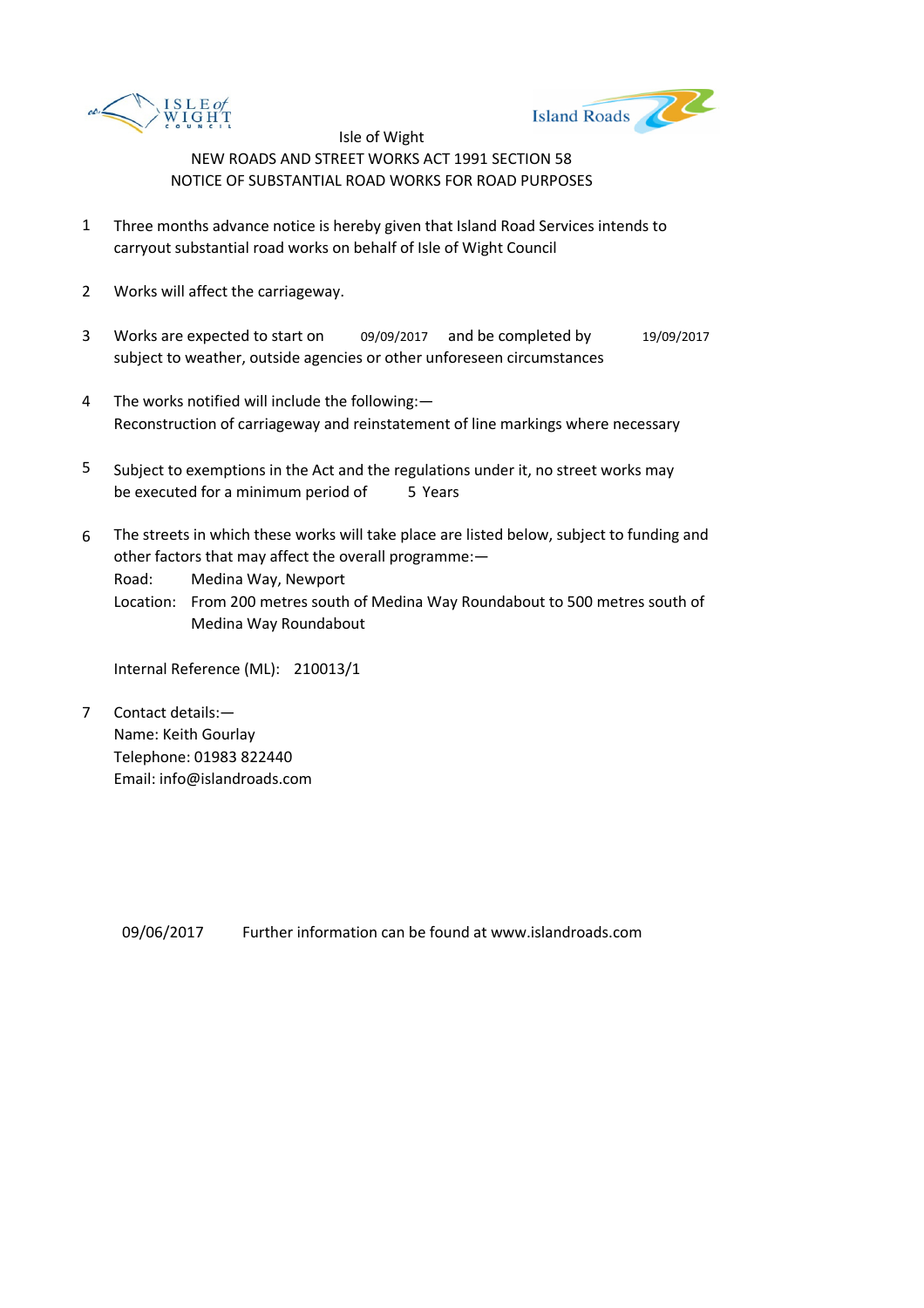



- 1 Three months advance notice is hereby given that Island Road Services intends to carryout substantial road works on behalf of Isle of Wight Council
- 2 Works will affect the carriageway.
- 3 Works are expected to start on 09/09/2017 and be completed by 19/09/2017 subject to weather, outside agencies or other unforeseen circumstances
- 4 The works notified will include the following:— Reconstruction of carriageway and reinstatement of line markings where necessary
- 5 be executed for a minimum period of 5 Years Subject to exemptions in the Act and the regulations under it, no street works may
- 6 The streets in which these works will take place are listed below, subject to funding and other factors that may affect the overall programme:—

Road: Medina Way, Newport

Location: From Medina Way Roundabout to 200 metres south of Medina Way Roundabout

Internal Reference (ML): 210012/1

7 Contact details:— Name: Keith Gourlay Telephone: 01983 822440 Email: info@islandroads.com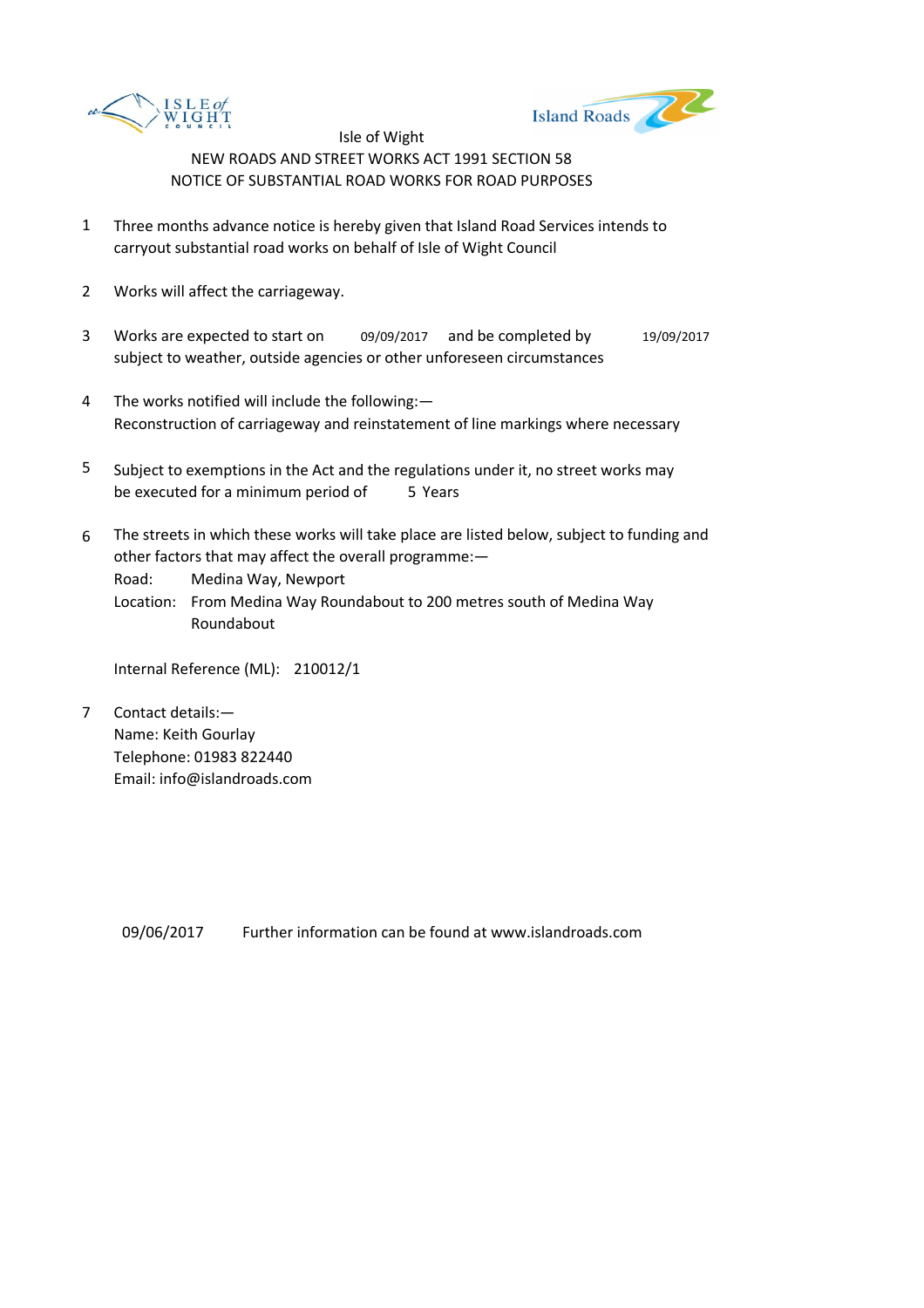



- 1 Three months advance notice is hereby given that Island Road Services intends to carryout substantial road works on behalf of Isle of Wight Council
- 2 Works will affect the carriageway.
- 3 Works are expected to start on 09/09/2017 and be completed by 19/09/2017 subject to weather, outside agencies or other unforeseen circumstances
- 4 The works notified will include the following:— Reconstruction of carriageway and reinstatement of line markings where necessary
- 5 be executed for a minimum period of 5 Years Subject to exemptions in the Act and the regulations under it, no street works may
- 6 Road: Medina Way, Newport Location: From 510 metres north of Holyrood Street to Medina Way Roundabout The streets in which these works will take place are listed below, subject to funding and other factors that may affect the overall programme:—

Internal Reference (ML): 210011/1

7 Contact details:— Name: Keith Gourlay Telephone: 01983 822440 Email: info@islandroads.com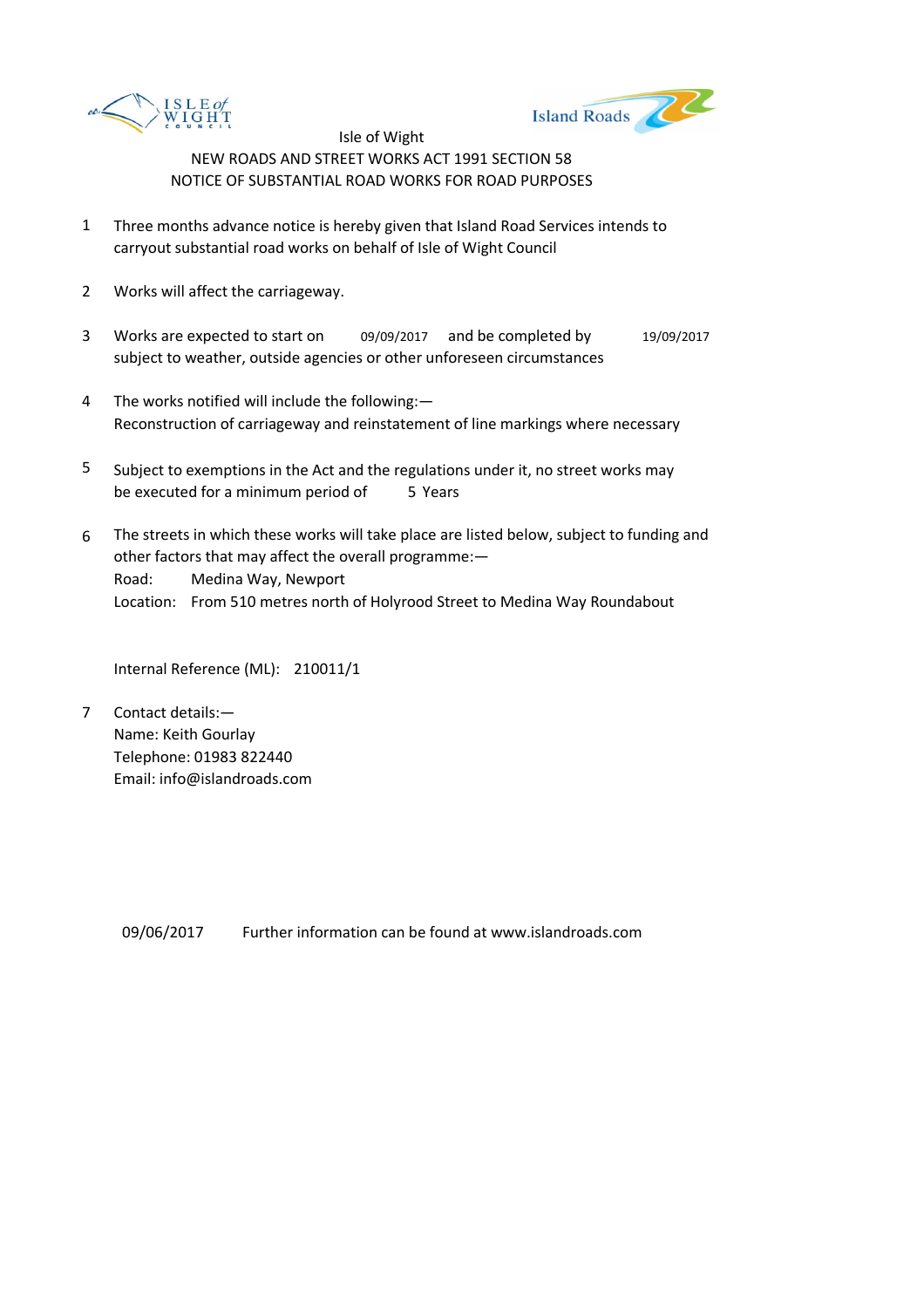



- 1 Three months advance notice is hereby given that Island Road Services intends to carryout substantial road works on behalf of Isle of Wight Council
- 2 Works will affect the carriageway.
- 3 Works are expected to start on 09/09/2017 and be completed by 19/09/2017 subject to weather, outside agencies or other unforeseen circumstances
- 4 The works notified will include the following:— Reconstruction of carriageway and reinstatement of line markings where necessary
- 5 be executed for a minimum period of 5 Years Subject to exemptions in the Act and the regulations under it, no street works may
- 6 The streets in which these works will take place are listed below, subject to funding and other factors that may affect the overall programme:—

Road: Medina Way, Newport

Location: From 300 metres north of Holyrood Street to 510 metres north of Holyrood Street

Internal Reference (ML): 210010/1

7 Contact details:— Name: Keith Gourlay Telephone: 01983 822440 Email: info@islandroads.com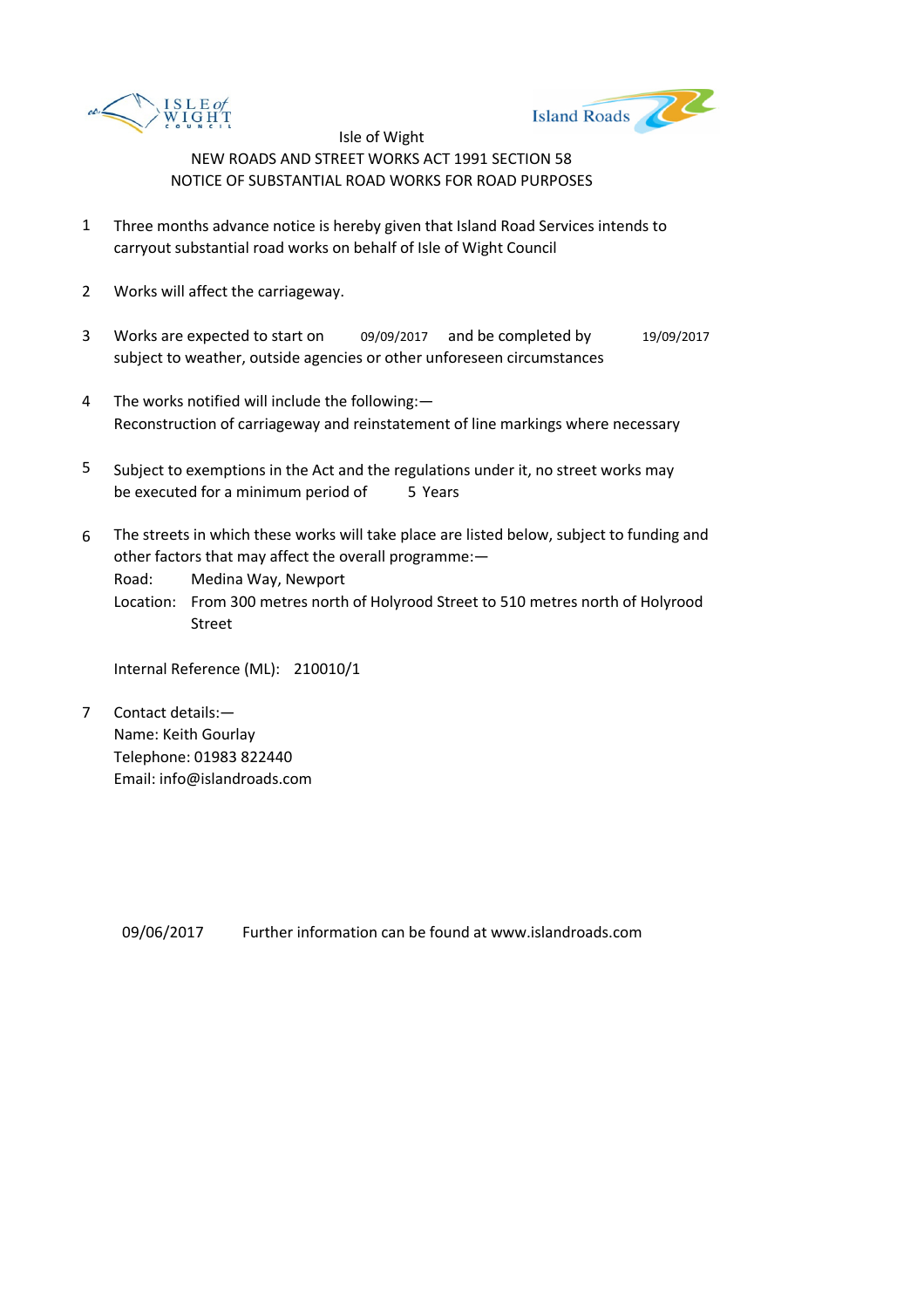



- 1 Three months advance notice is hereby given that Island Road Services intends to carryout substantial road works on behalf of Isle of Wight Council
- 2 Works will affect the carriageway.
- 3 Works are expected to start on 09/09/2017 and be completed by 19/09/2017 subject to weather, outside agencies or other unforeseen circumstances
- 4 The works notified will include the following:— Reconstruction of carriageway and reinstatement of line markings where necessary
- 5 be executed for a minimum period of 5 Years Subject to exemptions in the Act and the regulations under it, no street works may
- 6 Road: Medina Way, Newport Location: From Holyrood Street to 300 metres north of Holyrood Street The streets in which these works will take place are listed below, subject to funding and other factors that may affect the overall programme:—

Internal Reference (ML): 210009/1

7 Contact details:— Name: Keith Gourlay Telephone: 01983 822440 Email: info@islandroads.com